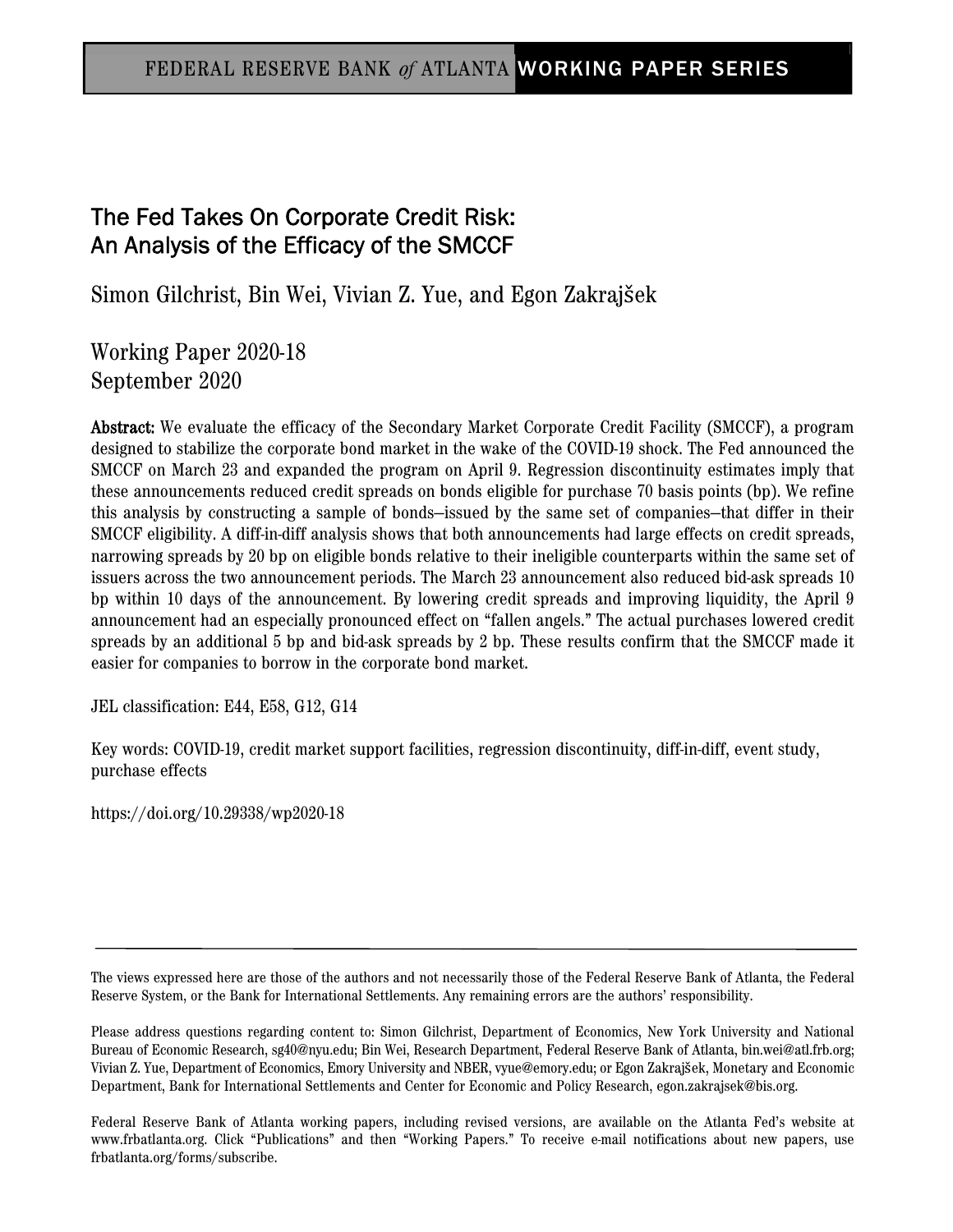#### 1 Introduction

Confronted with a severe turmoil in financial markets, major central banks were in the front trenches of the policy response to the Covid-19 pandemic. In concert with fiscal authorities, they took prompt and forceful actions to prevent a potential collapse of the global financial system from further damaging the real economy. Given the singular nature of the Covid-19 shock—fundamentally a real shock arising from measures to address a public health emergency—central banks' responses were broad-based and tailored to country-specific financial system features. The overriding principle behind the extraordinary array of tools employed was to preserve the effectiveness of the monetary transmission mechanism, maintain stability of the financial system, and support the flow of credit to businesses and households (see [Bank for International Settlements](#page-31-0), [2020\)](#page-31-0).

In the United States, the money market mutual fund industry came under acute pressure during the early stages of the Covid-19 crisis, resulting in large redemptions from prime money market funds in early March. In a dynamic eerily similar to that during the 2008-09 financial crisis, these strains had significant knock-on effects on other short-term funding markets—particularly on the commercial paper market—where prime money market funds are key investors. The Fed reacted swiftly and on March 17 announced the establishment of the Commercial Paper Funding Facility (CPFF), whose mandate was to purchase highly rated, short-term unsecured and assetbacked paper from a wide set of eligible issuers. To further shore up the critical short-term funding markets, the Fed announced on March 18 the establishment of the Money Market Mutual Fund Liquidity Facility (MMLF), whose purpose was to make loans to eligible financial institutions to facilitate purchases of high-quality assets from eligible money market mutual funds, thereby enhancing overall market functioning and the provision of credit to the broader economy.

Although these (and other) actions stemmed redemptions and averted a wider market meltdown, liquidity dried up and credit spreads continued to surge amid a global flight to safety. As shown in Figure [1,](#page-2-0) the benchmark spread for investment-grade U.S. corporate bonds widened nearly 100 basis points—from already elevated levels—over the few days after the two announcements, while the corresponding spread for high-yield bonds jumped 180 basis points over the same period. In response to these escalating strains, the Fed announced on March 23 what is arguably its most sweeping and dramatic intervention in the economy to date, the creation of the Primary Market Corporate Credit Facility (PMCCF) and the Secondary Market Corporate Credit Facility (SM- $CCF$ ).<sup>[1](#page-1-0)</sup>

Unsurprisingly, the announcement, which market participants characterized as "whatever it takes" and "throwing the kitchen sink" at the markets had a significant effect: The S&P 500 stock price index rallied more than nine percent on the day, intermediate- and longer-dated Treasury yields rose about ten basis points, and investment-grade credit spreads narrowed 20 basis points,

<span id="page-1-0"></span><sup>1</sup>At the same time, the Fed revived the Term Asset-Backed Securities Loan Facility and expanded its quantitative easing program—launched on March 15—to include purchases of commercial mortgage-backed securities in its mortgage-backed security purchases. The Fed also noted that it expects to announce shortly another emergency lending program—to be called the Main Street Business Lending Program—designed to support credit to small and medium-sized businesses.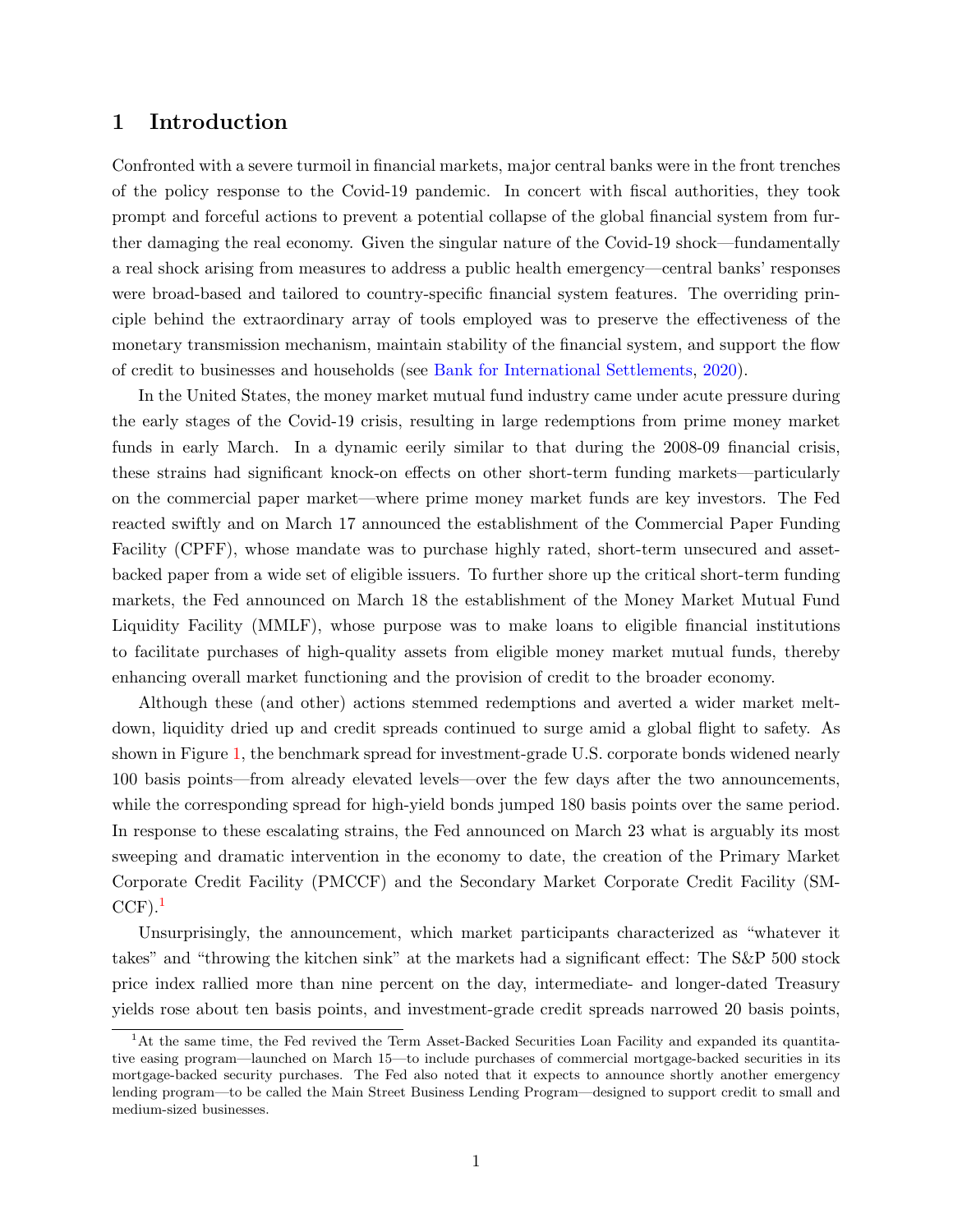

<span id="page-2-0"></span>Figure 1: Benchmark Corporate Bond Credit Spreads During the Covid-19 Pandemic

NOTE: The solid blue line shows the benchmark option-adjusted credit spread for investment-grade (IG) U.S. corporate bonds, while the solid red line shows the corresponding credit spread for high-yield (HY) U.S. corporate bonds. The dashed blue and red horizontal lines represent the respective 2005–present median credit spreads. Vertical lines: (1) January 20, 2020: Chinese officials acknowledge that Covid-19 might be transmissible between humans; (2) March 18, 2020: the Fed announces the establishment of the Commercial Paper Funding Facility (CPFF); (3) March 23, 2020: the Fed announces the establishment of the Primary Market Corporate Credit Facility (PM-CCF) and the Secondary Market Corporate Credit Facility (SMCCF); and (4) April 9, 2020: the Fed expands the PMCCF and SMCCF to include corporate debt that was rated investment grade as of March 22 but was subsequently downgraded.

Source: ICE BofA/ML indexes; Board of Governors of the Federal Reserve System.

while high-yield spreads fell 30 basis points. Despite a further narrowing of credit spreads over the remainder of that week, conditions in the corporate bond market remained strained. In response, the Fed moved further into uncharted territory and on April 9 announced updated terms for the two corporate bond-buying facilities. The most significant change in the updated terms was that eligible issuers now included companies recently downgraded from investment grade—the so-called fallen angels—an additional bold move intended to unfreeze the corporate credit markets.<sup>[2](#page-2-1)</sup>

In this paper, we evaluate the efficacy of the SMCCF using a variety of identification strategies. We focus on the SMCCF because of its historic importance—the first time that the Fed supported the corporate bond market through direct purchases of outstanding securities, in effect taking a material amount of credit risk on its balance sheet. At the same time, evaluating the impact of the SMCCF on market liquidity and credit spreads is complicated by the fact that the SMCCF was announced, expanded, and, as of the date of this draft, is operating in conjunction with a number of other emergency measures. In addition to the CPFF, MMLF, and PMCCF, these include open-ended large-scale purchases of Treasury and agency mortgage-backed securities (LSAPs), the

<span id="page-2-1"></span><sup>&</sup>lt;sup>2</sup>The objective of the PMCCF was to support credit to businesses through the issuance of bonds and loans; this facility was initially open to investment-grade U.S. companies The SMCCF, by contrast, was established to provide liquidity to the market for outstanding corporate bonds. Initially, the SMCCF was only allowed to purchase in the secondary market corporate bonds issued by investment-grade U.S. companies. As discussed more fully below, the Fed expanded the eligibility for the two facilities on April 9 to include certain U.S. companies that were investment grade as of March 22 but were subsequently downgraded to junk status.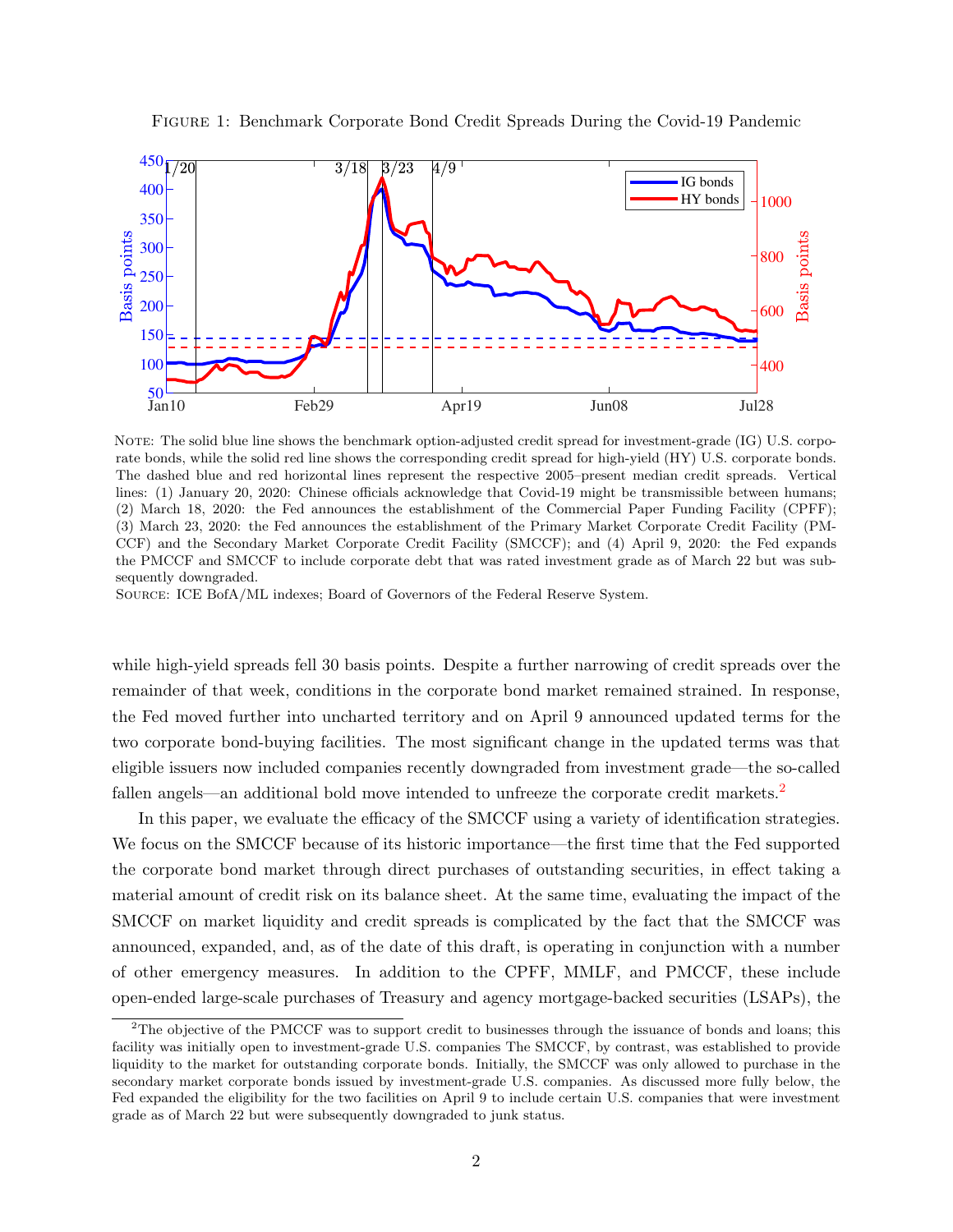Primary Dealer Credit Facility (PDCF), the Term Asset-Backed Securities Loan Facility (TALF), the Municipal Liquidity Facility, the Paycheck Protection Program Liquidity Facility (PPPLF), and the Main Street Lending Program, an extraordinary set of programs aimed at stabilizing the financial system, cushioning the adjustment for firms and households, and restoring investor confidence.

Given the simultaneous announcement of these various programs, it is important to focus on identification strategies that isolate the direct effect of the SMCCF. A natural way to do this is to analyze the effect of the Fed's corporate bond-buying program on bonds that are eligible for purchase relative to bonds that are not eligible for purchase by the facility. To the extent that there are positive spillovers between these two categories of bonds—or through macroeconomic effects in general—such estimates should be viewed as lower bounds on the likely overall impact of the SMCCF on the corporate bond market.

We begin our analysis by exploiting a natural regression discontinuity, which arises when comparing the effect of the SMCCF on bonds eligible for purchase under the announced program relative to bonds that are ineligible for the purchase by the facility. As discussed more fully below, the SMCCF's two key eligibility requirements are  $(i)$  bonds must be rated as investment grade; and  $(ii)$  they must have remaining maturity of less than or equal to five years. The five-year maturity cutoff, therefore, represents a natural regression discontinuity. Moreover, it only applies to investment-grade bonds.

Our regression discontinuity estimates confirm this intuition. Investment-grade bonds below the five-year maturity cutoff experience a drop in credit spreads of 70 basis points, relative to investment-grade bonds above the five-year maturity cutoff, during the post-announcement period. Moreover, these effects occur relatively quickly—within 14 days of the April 9 announcement—and are long lasting. We find no evidence of such discontinuities in the pre-announcement windows before March 23, nor in an otherwise similar sample of high-yield bonds. These results imply that the announcement of the SMCCF program had broad and long-lasting effects on credit spreads of eligible bonds compared with their ineligible counterparts.

It is, however, possible that companies that have issued the SMCCF-eligible bonds differ in systematic ways from companies with ineligible bonds. We therefore consider a refinement of this strategy, whereby we construct a matched sample of eligible vs. ineligible bonds that have been issued by the same company. This effectively allows us to control for industry characteristics, as well as firm-specific characteristics such as size, age, and the overall degree of credit-risk exposure faced by the firm.

Using this matched sample, we use difference in differences methods to document that the March 23 announcement reduced credit spreads on eligible bonds relative to ineligible bonds issued by the same company by ten basis points within a 10-day window. We obtain a similar estimate for the April 9 announcement. Because these are non-overlapping windows, the total effect of the program announcement lowered credit spreads on eligible bonds by 20 basis points relative to ineligible bonds for an average issuer of both types of bonds.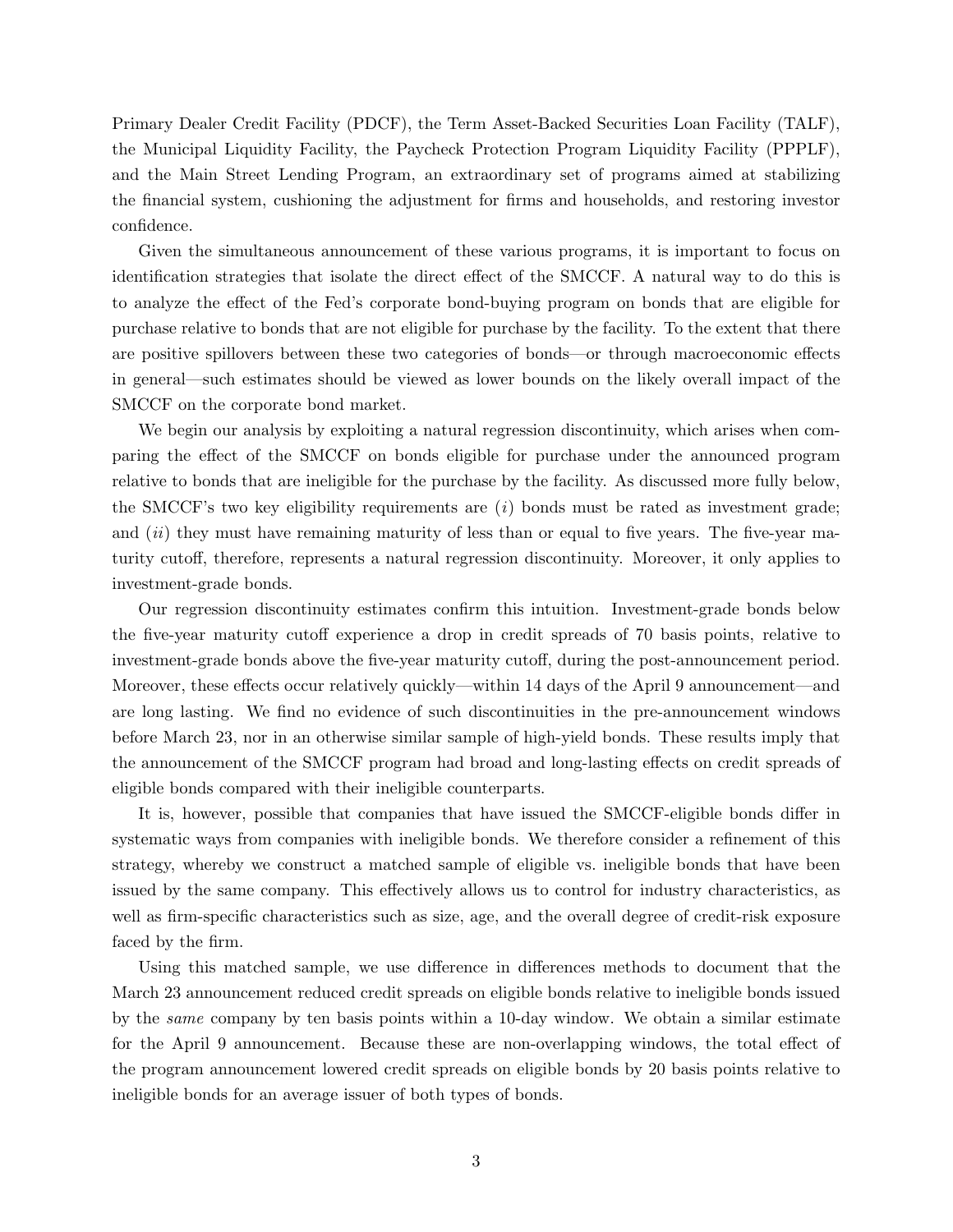We perform the same analysis on bid-ask spreads and find that bid-ask spreads declined by ten basis points within a 10-day window bracketing the March 23 announcement. This result implies that the Fed's extraordinary actions significantly improved liquidity in the U.S. corporate bond market. Consistent with the notion that the April 9 announcement primarily reflected the shift in the Fed's policy towards greater tolerance of credit risk on its balance sheet, we find no effect of this announcement on market liquidity as measured by our proxies for bid-ask spreads.

The finding that credit spreads narrowed for eligible bonds within the same set of issuers is therefore attributable to two broad mechanisms: An improvement in market liquidity and a reduction in near-term default risk, relative to overall default risk (i.e., bonds with remaining maturity of less than or equal to five years relative to bonds with remaining maturity greater than five years). Prior to the announcement, near-term default risk increased sharply as evidenced by the compression in the dispersion of credit spreads across the maturity spectrum. Our analysis, therefore, suggests that the announcement of the SMCCF helped restore the upward-sloping term structure of credit risk.

To further highlight the Fed's role in reducing credit risk, we also consider the potential effect of the two announcements on fallen angels. To do so, we consider all bonds issued by companies that were rated as investment grade before March 23 but were downgraded to a notch below investment grade during the subsequent 10 days and hence became SMCCF eligible with the April 9 announcement. We again consider a matched sample and exploit the fact that these fallen angels have outstanding bonds that remain ineligible—owing to the five-year maturity cutoff—following the April 9 announcement.

When compared to the matched sample of ineligible bonds, fallen angels' eligible bonds experienced a 340 basis point increase in credit spreads during the 10-day period following the March 23 announcement. This rise in credit spreads is partly due to an increase in near-term default risk relative to longer-term risk, as these companies were downgraded to junk status sometime during these ten days. It may also be due to the fact that these bonds become ineligible for purchase by the SMCCF during this same 10-day window. We then show that the April 9 announcement reversed much of this run-up. In particular, credit spreads on newly eligible bonds issued by fallen angels fall 250 basis points in the ten days following the April 9 announcement. We view this results as strong evidence that the announcement of the SMCCF influenced credit spreads by significantly reducing near-term default risk.

Lastly, we consider the effect of the facility's implementation on credit and bid-ask spreads. Using intra-day transactions data that exactly identify the Fed's purchases of individual corporate bonds, we document that credit spreads decline by five basis points upon purchase, while bidask spreads narrow by two basis points. In summary, our evidence based on both regression discontinuity analysis of bonds eligible for purchase and a difference in differences analysis of a matched sample of bonds issued by the same set of companies confirm that the announcement and subsequent implementation of the SMCCF were very effective at reducing credit risk and improving liquidity in the U.S. corporate bond market.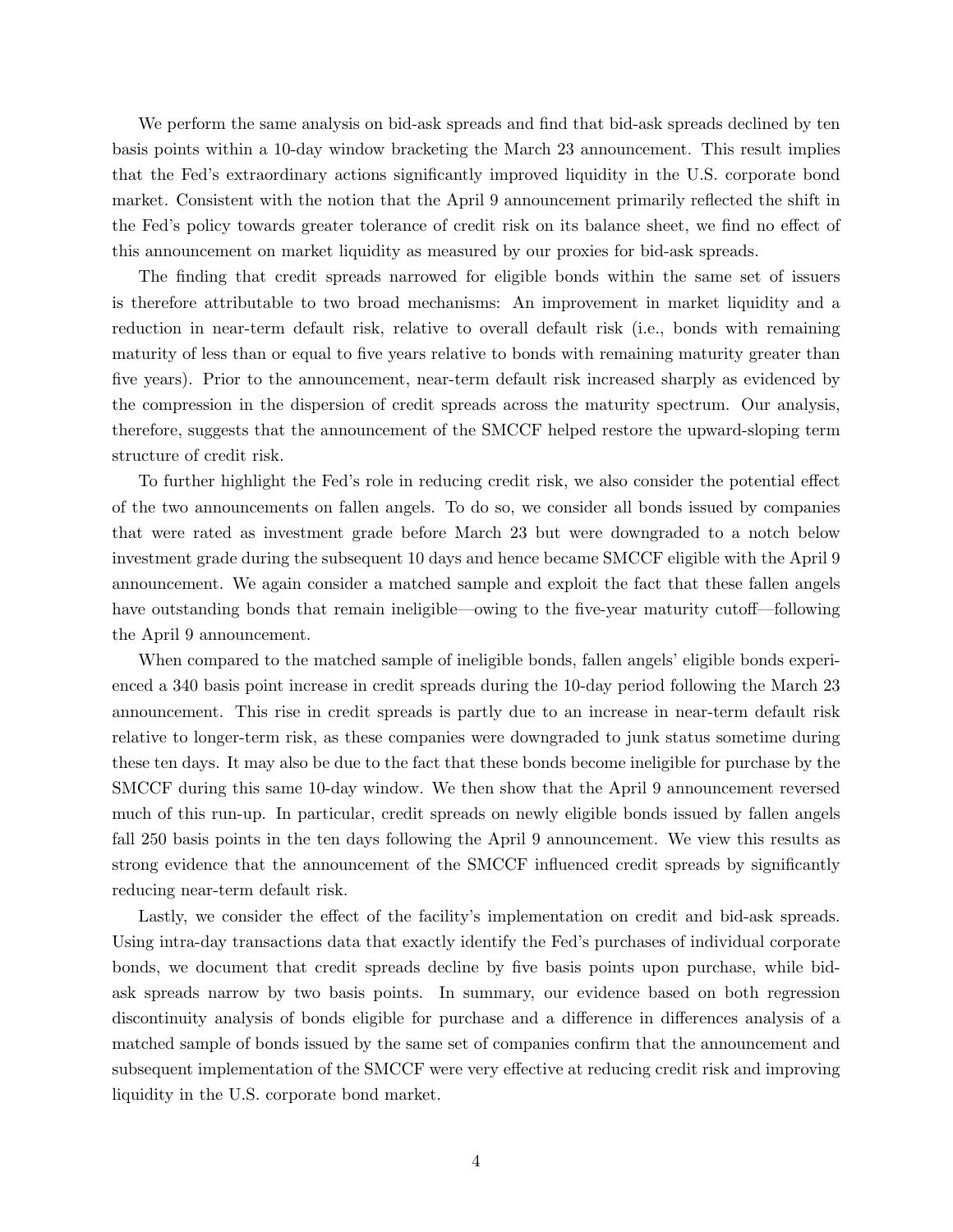Our paper is related to the large empirical literature aimed at evaluating and quantifying the effects of unconventional policy measures on financial asset prices that emerged during the 2008–09 global financial crisis. For the U.S., much of this research has focused on whether the Fed's purchases of large quantities of Treasuries, agency MBS and agency debt, as well as various forms of forward guidance have lowered longer-term U.S. benchmark yields and the associated pri-vate interest rates (see [Krishnamurthy and Vissing-Jorgensen,](#page-32-0) [2011;](#page-32-0) Gilchrist and Zakrajšek, [2013;](#page-32-1) [Gilchrist et al.,](#page-32-2) [2015;](#page-32-2) [Hanson and Stein](#page-32-3), [2015](#page-32-3)). While employing a variety of empirical approaches, a common finding that emerges from these studies is that the unconventional policy measures employed by the Fed between the end of 2008 and the end of 2015 have led to a significant reduction in U.S. Treasury yields and that this broad-based reduction in longer-term interest rates has been passed fully to lower borrowing costs for businesses and households.

In this paper, we study the effects of the extraordinary measures employed by the Fed to stabilize the corporate debt markets in response to the Covid-19 pandemic. Specifically, we analyze the impact of the Fed's March 23 announcement, which established its unprecedented corporate bond-buying programs, and the April 9 follow-up announcement that extended the Fed's corporate bond purchases to certain junk-rated firms. A growing number of recent papers address related questions. [D'Amico et al.](#page-31-1) [\(2020\)](#page-31-1) quantify the effects of the announcements associated with the PMCCF on the corporate bond exchange-traded funds (ETFs) and CDX indexes. They document that these announcements had a significant positive effect on the directly eligible ETFs, as well as on the ETFs holding eligible bonds and their close substitutes, as evidenced by a discrete drop in the perceived credit risk of eligible bonds, especially following the April 9 announcement.

In a similar vein, [Nozawa and Qiu](#page-32-4) [\(2020\)](#page-32-4) also document that the Fed's announcements of the corporate credit facilities reduced credit risk but find only mixed evidence for the liquidity channel. In contrast, [Kargar et al.](#page-32-5) [\(2020\)](#page-32-5) show that liquidity conditions in the corporate bond market improved notably for both bonds that were eligible for the Fed's purchase programs as well as for bonds that were ineligible. Finally, [Haddad et al.](#page-32-6) [\(2020](#page-32-6)) examine the discrepancy between the corporate bond market and its related credit derivatives (CDS) market during the Covid-19 induced period of market turmoil, using the Fed's announcements to evaluate the potential channels of transmission.

The road map for the remainder of the paper is as follows. Section [2](#page-6-0) provides a brief overview of the SMCCF facility. In Section [3,](#page-7-0) we describe our data sources, the construction of micro-level credit spreads and bid-ask spreads. In Section [4,](#page-10-0) we take the first cut at our data, using a regression discontinuity design framework, which exploits the five-year maturity cutoff for the SMCCF-eligible bonds. Section [5](#page-15-0) presents our main results, which rely on both the issuer- and bond-level difference in differences approach to estimate the impact of the March 23 and April 9 announcements on credit and bid-ask spreads. Using intra-day transactions data that exactly identify the Fed's purchases of individual corporate bonds, we evaluate the SMCCF's implementation effects in Section [6.](#page-26-0) Section [7](#page-31-2) offers a brief conclusion.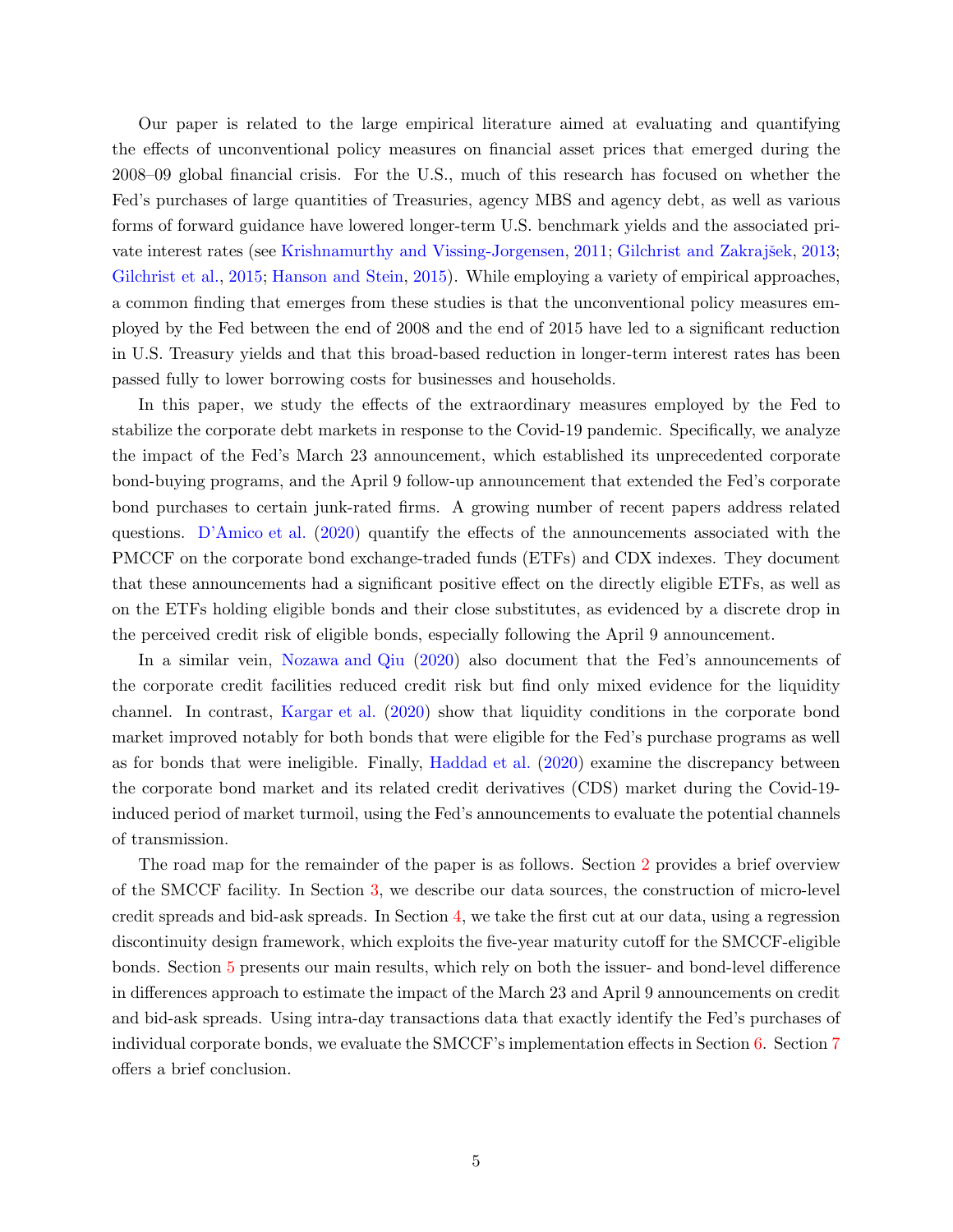## <span id="page-6-0"></span>2 A Brief Introduction to the SMCCF

As noted above, the Fed announced on March 23 an unprecedented corporate bond-buying program in response to severe strains in the U.S. corporate bond market. By establishing two emergency lending facilities pursuant to Section 13(3) of the Federal Reserve Act—the Primary Market Corporate Credit Facility and the Secondary Market Corporate Credit Facility—the Fed committed to buying a substantial amount of corporate debt in both the primary and secondary markets.<sup>[3](#page-6-1)</sup>

The stated objective of the SMCCF, the main focus of this paper, was to provide liquidity to the market for outstanding corporate bonds through direct purchases of individual corporate securities and ETFs, whose primary investment objective is exposure to the broad U.S. corporate bond market. Eligible bonds are required to have been issued by U.S. companies and have a remaining maturity of five years or less. The maximum amount of bonds that the SMCCF will purchase in the secondary market of any eligible issuer is capped at ten percent of the issuer's maximum dollar amount of bonds outstanding on any day between March 22, 2019, and March 22, 2020. The March 23 announcement stipulated that the two corporate bond-buying facilities were open to only investment-grade U.S. companies.

On April 9, 2020, the Fed announced that the PMCCF and SMCCF would support, respectively, \$500 billion of primary market purchases and \$250 billion of secondary market purchases, backed by \$75 billion provided by the Treasury Department using funding from the Coronavirus Aid, Relief, and Economic Security Act (CARES Act). In addition, the Fed expanded the two facilities to include certain fallen angels—companies that were rated at least BBB-/Baa3 as of March 22, 2020, and are rated at least BB-/Ba3 as of the date on which the SMCCF purchases their bonds. The SMCCF started buying corporate bond ETFs on May 12, and individual corporate bonds on June  $16<sup>4</sup>$  $16<sup>4</sup>$  $16<sup>4</sup>$  On July 28, the Fed announced an extension of the two corporate bond-buying facilities which were initially scheduled to expire on or around September 30, 2020—through December 31, 2020.

The term sheet of the SMCCF stipulates that the facility's direct purchases of individual securities in the secondary market will attempt to track "a broad, diversified market index of U.S. corporate bonds." To operationalize this notion, the Federal Reserve Bank of New York published on June 28, 2020, the initial Broad Market Listing, a set of corporate bonds eligible for purchase by the SMCCF.<sup>[5](#page-6-3)</sup> To get a sense of what credits the SMCCF is targeting, we report in Table [1](#page-7-1)

<sup>4</sup>The PMCCF commenced its operations on June 29, 2020.

<span id="page-6-3"></span><span id="page-6-2"></span><sup>5</sup>The Federal Reserve Bank of New York publishes an updated Broad Market Listing roughly

<span id="page-6-1"></span><sup>&</sup>lt;sup>3</sup>As discussed by [Sastry](#page-32-7) [\(2018\)](#page-32-7), Section 13(3) of the Federal Reserve Act, which was added to the act at the height of the Great Depression in 1932, granted the Fed enormous emergency lending powers. Notably, it granted the 12 Federal Reserve Banks the authority to "discount" for any "individual, partnership, or corporation" notes "endorsed or otherwise secured to the satisfaction of the Federal Reserve Bank[s]," subject to a determination by the Board of Governors of the Federal Reserve System of "unusual and exigent circumstances." While the Fed's aggressive use of Section 13(3) during the 2008-09 financial crisis successfully stabilized the financial system, the Congress responded to the Fed's use of Section 13(3) by narrowing that authority in the Dodd-Frank Act of 2010. Most importantly, any emergency lending must now be made through a "program or facility with broad-based eligibility," it cannot "aid a failing financial company" or "borrowers that are insolvent," and it cannot have "a purpose of assisting a single and specific company avoid bankruptcy." In addition, the Fed is prohibited from establishing a Section 13(3) program without the prior approval of the secretary of the Treasury.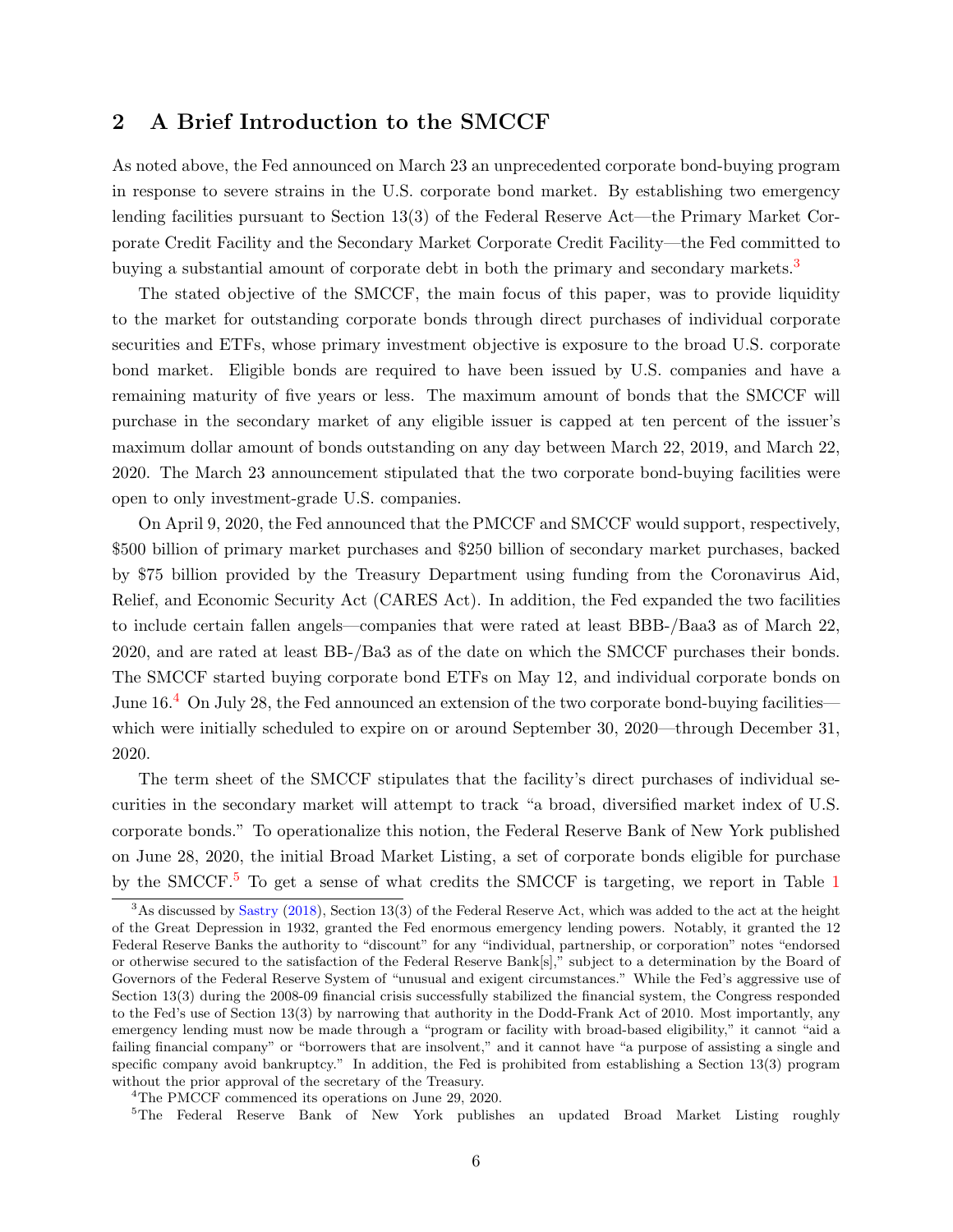<span id="page-7-1"></span>

| Sector                  | No. of issuers | Weight $(\%)$ | Issuer with the largest weight        |
|-------------------------|----------------|---------------|---------------------------------------|
| <b>Basic Industries</b> | 41             | 3.6           | DuPont De Nemours Inc.                |
| Capital Goods           | 70             | 7.4           | General Electric Co.                  |
| Communications          | 33             | 7.8           | AT&T Inc.                             |
| Consumer Cyclical       | 73             | 16.2          | Toyota Motor Credit Corp.             |
| Consumer Non-Cyclical   | 101            | 20.4          | AbbVie Inc.                           |
| Energy                  | 78             | 9.5           | BP Capital Markets America Inc.       |
| Insurance               | 72             | 8.0           | Metropolitan Life Global Funding Inc. |
| Nonbank Financials      | 41             | 2.1           | International Lease Finance Corp.     |
| <b>REITs</b>            | 56             | 3.2           | WEA Finance LLC                       |
| Technology              | 55             | 9.2           | Apple Inc.                            |
| Transportation          | 18             | 2.6           | Burlington North Santa Fe LLC         |
| Utilities               | 156            | 10.4          | Next Era Energy Capital Holdings Inc. |

Table 1: The Composition of the Initial Broad Market Listing

NOTE: This table reports the sectoral composition of the initial Broad Market Listing, announced on June 28, 2020, and effective as of June 5, 2020. See the text for details.

Source: Authors' calculations using data from the Federal Reserve Bank of New York.

the composition of the initial Broad Market Listing. This first listing of eligible bonds, which was effective as of June 5, 2020, included securities issued by 794 U.S. companies in 12 broad sectors. The "Consumer Cyclical" and "Consumer Non-Cyclical" sectors had the largest weights of 16 percent and 20 percent, respectively. In the Consumer Cyclical sector, Toyota Motor Credit Corp. was the largest issuer, while AbbVie Inc., a biopharmaceutical company originated as a spinoff of Abbott Laboratories, was the largest issuer in the Consumer Non-Cyclical sector. The second Broad Market Listing announced on August 10 and effective as of June 25 had essentially the same sectoral composition.

## <span id="page-7-0"></span>3 Data Sources and Methods

The key data used in our analysis come from the Trade Reporting and Compliance Engine (TRACE) database, which contains information about individual corporate bond transactions in the secondary market. Most importantly, the TRACE database records the date and time of individual corporate bond transactions, transaction prices and volumes, the direction of a transaction (buy or sell), as well as information about whether a transaction is "dealer-to-customer" or "dealer-to-dealer." After running the TRACE data through filters developed by [Dick-Nielsen and Poulsen](#page-32-8) [\(2019\)](#page-32-8), we combine the resulting security-level transactions data with the information from either the Fixed Income Securities Database (FISD) or Bloomberg to obtain bond characteristics, such as bond type, coupon frequency, date and amount of issuance, maturity date, and credit rating.

We restrict our TRACE sample to transactions that took place between 9:00 a.m. and 4:00 p.m. (EST) on business days since January 1, 2020. From this sample, we drop all transactions involving

once a month; see [https://www.newyorkfed.org/markets/secondary-market-corporate-credit-facility/](https://www.newyorkfed.org/markets/secondary-market-corporate-credit-facility/secondary-market-corporate-credit-facility-broad-market-index) [secondary-market-corporate-credit-facility-broad-market-index](https://www.newyorkfed.org/markets/secondary-market-corporate-credit-facility/secondary-market-corporate-credit-facility-broad-market-index).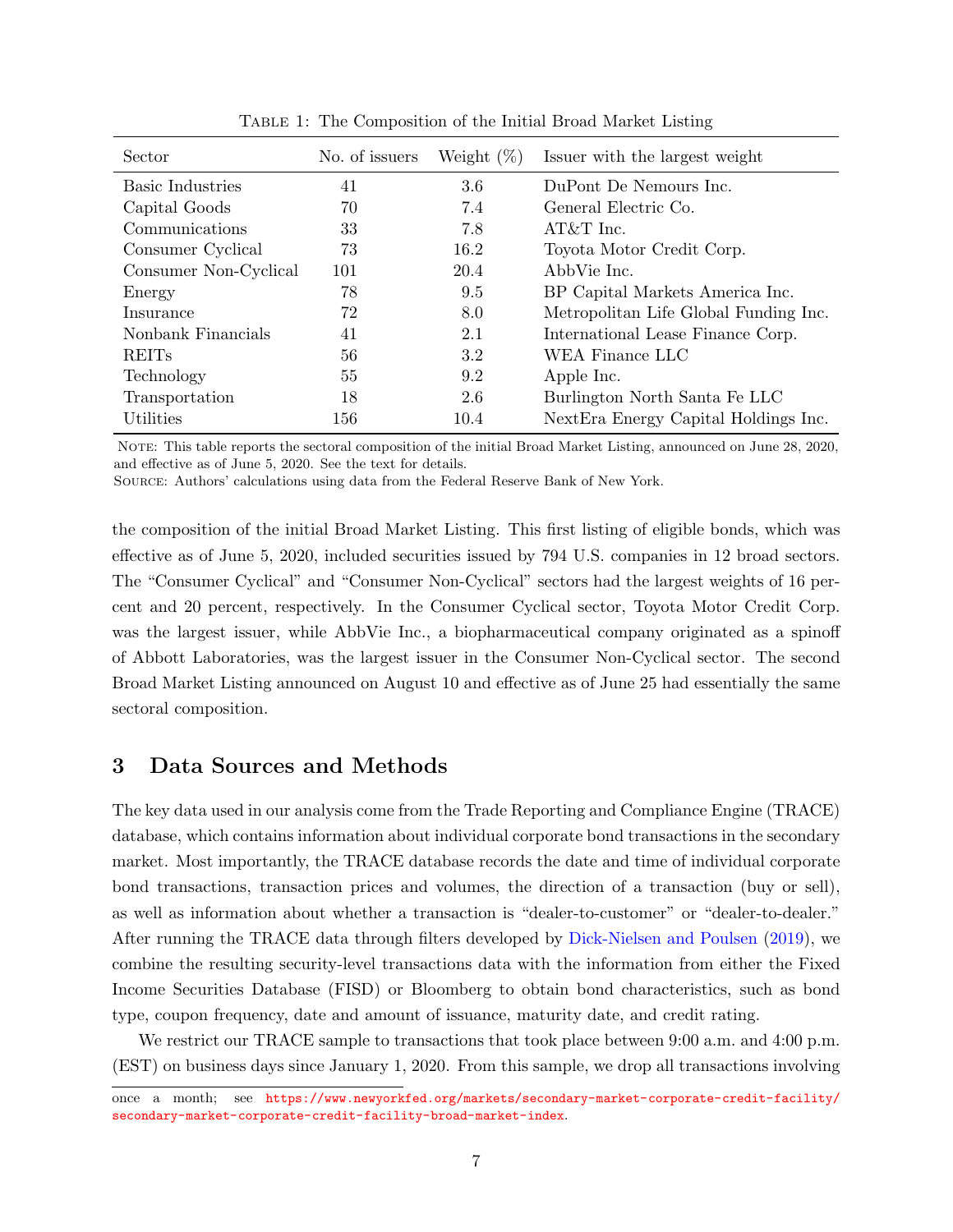bonds with variable coupons and bonds with a remaining maturity of less that six months or more than 30 years. These filters ensure that prices in our sample are not unduly influenced by the potential liquidity anomalies arising from the bond's special features, such as an impending redemption, unusually long maturity by the standards of fixed income markets, or changes in its promised cash flows. Moreover, as shown below, a vast majority of bonds purchased by the SMCCF had fixed coupon; restricting our sample to fixed-coupon bonds thus facilitates comparisons with the sample of bonds purchased by the SMCCF.

The daily price for each bond in our sample is defined as the last transaction price recorded between 9 a.m. and 4:00 p.m. on a given business day. We refer to the corresponding dollar amount traded as the transaction amount or transaction volume.<sup>[6](#page-9-0)</sup> Following Gilchrist and Zakrajšek [\(2012\)](#page-32-9), we construct a credit spread for each bond on each trading day as the difference between the bond's yield-to-maturity implied by its daily price and the yield-to-maturity of a synthetic risk-free security that mimics exactly the cash flows of the corresponding corporate bond. The yield of the synthetic risk-free security is calculated from its hypothetical price, which is equal to the present value of the promised cash flows, discounted by the term structure of zero-coupon Treasury yields, as estimated on that day by Gürkaynak et al.  $(2007)$  $(2007)$ .

Using these micro-level data, we calculate the daily transaction volume weighted average credit spreads across all bonds in our sample and the corresponding weighted average spreads for the investment-grade and high-yield subsamples.[7](#page-8-0) In Panel A of Figure [2,](#page-9-1) we plot these three series since the beginning of the year. Note that the investment-grade and high-yield credit spreads constructed from the micro-level TRACE data are very similar to their respective benchmark indexes shown in Figure [1.](#page-2-0) In fact, the correlation in levels is 0.99 for both investment-grade and high-yield credit spreads, while in daily changes, the correlations for investment-grade and highyield credit spreads are 0.91 and 0.82, respectively. All told, our TRACE sample of corporate bonds appears to be representative of the broad U.S. corporate bond market since the beginning of the year.

We also use our TRACE sample of bonds to construct a proxy for bid-ask spreads, a common measure of liquidity in financial markets. In that case, we utilize information about the type of counterparties involved in each recorded transaction. Specifically, on each business day, we define a bond's "bid" price as an average of all prices generated by transactions involving customers selling that bond to a dealer on that day. The bond's corresponding "ask" price, by contrast, is defined as an average of all prices generated by transactions involving dealers selling that same bond to a customer. Lastly, we define the bond's "mid" price as an average of all prices involving dealerto-dealer transactions. Our proxy for the bond-specific bid-ask spread is then calculated as the difference between the bond's bid and ask prices, divided by the mid price.

 $6$ As a robustness check, we also defined the daily price for each bond as a weighted average of all of its transaction prices between 9:00 a.m. and 4:00 p.m. on a given day, with weights equal to the corresponding transaction amounts. Using this alternative definition had a negligible effect on all the results reported in the paper.

<span id="page-8-0"></span><sup>7</sup>To mitigate the effects of extreme observations on our results, we winsorize our sample of credit spreads at the 1st and 99th percentiles of their distribution.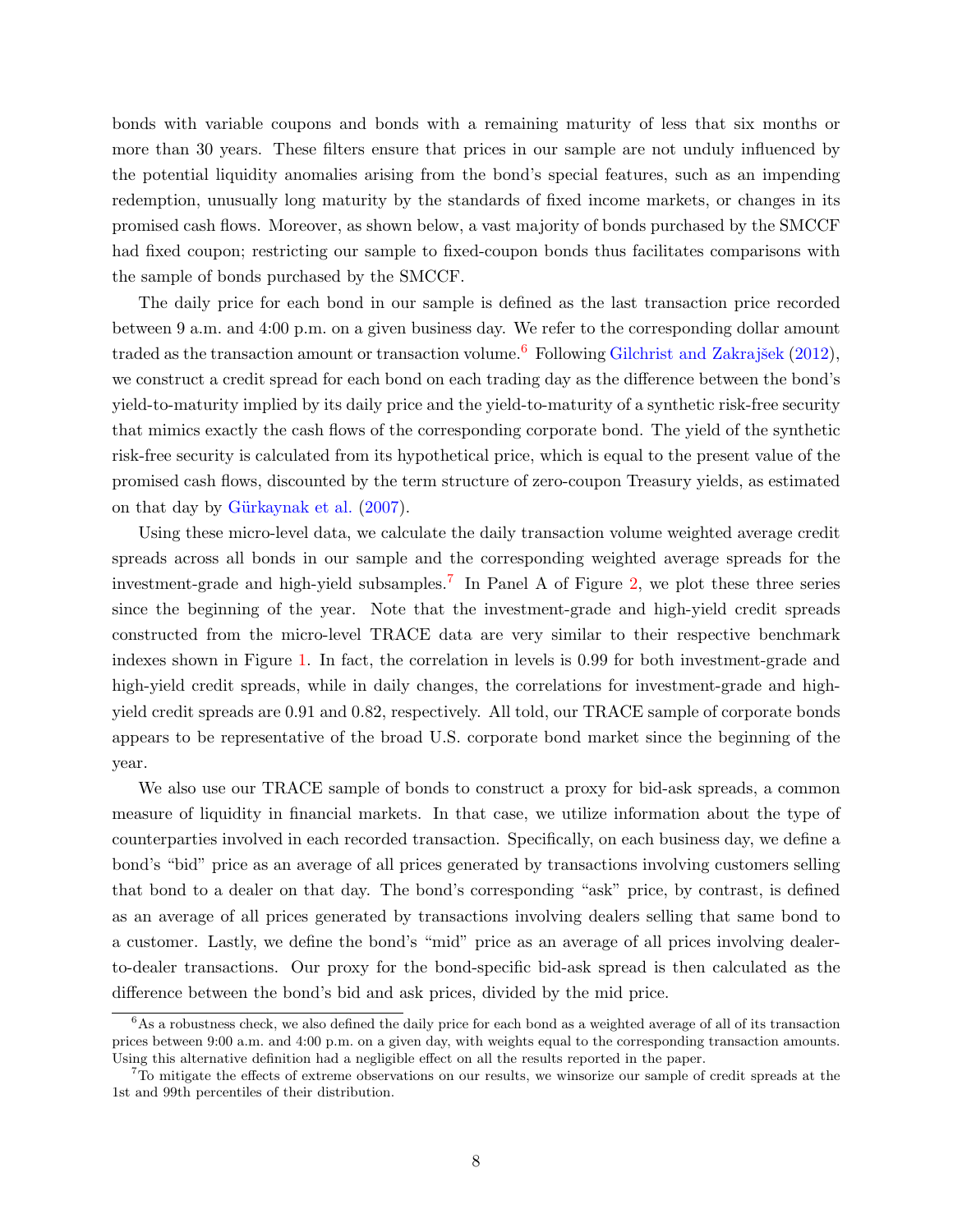<span id="page-9-1"></span>

Figure 2: TRACE-Based Credit Spreads and Bid-Ask Spreads

<span id="page-9-0"></span>NOTE: In Panel A, the blue line shows the weighted-average credit spread for all corporate bonds in our TRACE sample, while the dashed red lines and the dotted black lines show the corresponding weighted-average credit spreads for the investment-grade (IG) and high-yield (HY) subsamples, respectively. In Panel B, the lines show the average bid-ask spreads for the same market segments. Vertical lines: (1) January 20, 2020: Chinese officials acknowledge that Covid-19 might be transmissible between humans; (2) March 18, 2020: the Fed announces the establishment of the Commercial Paper Funding Facility (CPFF); (3) March 23, 2020: the Fed announces the establishment of the Primary Market Corporate Credit Facility (PMCCF) and the Secondary Market Corporate Credit Facility (SMCCF); and (4) April 9, 2020: the Fed expands the PMCCF and SMCCF to include corporate debt that was rated investment grade as of March 22 but was subsequently downgraded. Source: Authors' calculations using TRACE data.

Panel B of Figure [2](#page-9-1) shows the time series of the average bid-ask spread for all bonds in our sample, as well the corresponding bid-ask spreads for the investment-grade and high-yield segments of the market. As can be seen from the figure, bid-ask spreads started to rise gradually following the acknowledgment by the Chinese officials on January 20, 2020, that Covid-19 might be transmissible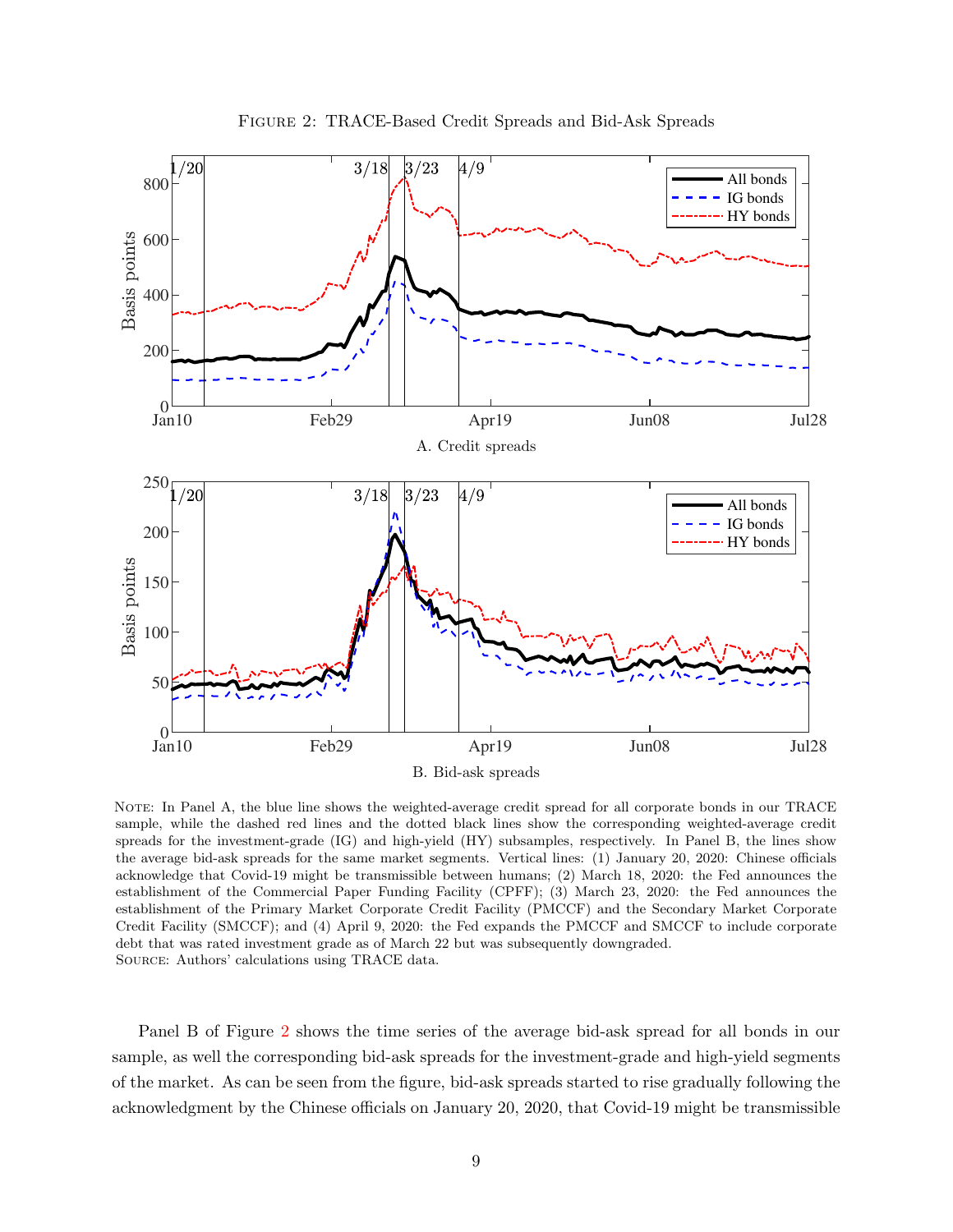between humans. In late February, as the worsening news relating to the Covid-19 outbreak roiled global financial markets, liquidity in the U.S. corporate bond market deteriorated markedly, and bid-ask spreads shot up. The Fed's announcements on March 23 and April 9 led to some improvement in market functioning, though bid-ask spreads remained notably above their prepandemic levels through the end of July.

#### <span id="page-10-0"></span>4 The Regression Discontinuity Approach

Our first pass at examining whether the two SMCCF announcements left an imprint in the U.S. corporate bond market exploits the facility's two key eligibility criteria—the bond's timeto-maturity and its credit rating—within the regression discontinuity design (RDD) framework (see [DiNardo and Lee,](#page-32-11) [2004](#page-32-11); [Card et al.](#page-31-3), [2008\)](#page-31-3). Recall that the first criterion limits the remaining maturity of eligible bonds to five years or less, while the second requires eligible bonds to have an investment-grade credit rating at the time of a purchase. If the SMCCF announcements had an effect on the corporate bond market, we should observe a discontinuity in credit spreads around the time-to-maturity cutoff of five years in the investment-grade segment of the market after the two announcements. In other words, eligible investment-grade bonds with remaining maturity of five years or less should have, all else equal, lower credit spreads than the eligible investment-grade bonds with remaining maturity of more than five years. At the same time, we should see no, or very little, such discontinuity in the high-yield segment of the market because a vast majority of high-yield bonds is ineligible for purchase by the SMCCF.<sup>[8](#page-13-0)</sup>

Using our TRACE sample of bonds, we implement the RDD as follows. In a sample window of d (business) days strictly before the March 23 announcement (i.e., the interval  $[3/22-d,3/22]$ ) and in the same-length window strictly after the April 9 announcement (i.e., the interval  $[4/10, 4/10+d]$ ), we select all bonds with the remaining maturity between four and six years, a range narrowly bracketing the SMCCF's time-to-maturity cutoff of five years. Within each d-day window, we sort the resulting sample of bonds into 24 maturity bins of width of one month. Thus, the first bin contains all bonds whose remaining maturity lies in the interval (4, 4.083], the second bin spans the maturity interval (4.083, 4.166], and the last bin covers the maturity interval (5.917, 6]. Within each bin, we then calculate the weighted average credit spread using the corresponding transaction volumes as weights.

This binning exercise is performed separately for investment-grade and high-yield samples of bonds on windows of various lengths. To ensure a reasonable number of bonds in each bin, we consider "before" and "after" announcement windows of length  $d = 14, 30, 60, 90$  days. For each

<sup>&</sup>lt;sup>8</sup>Although the investment-grade rating criterion in the March 23 announcement was relaxed somewhat in the subsequent April 9 announcement, the SMCCF still cannot purchase bonds with a rating below BB-/Ba3 at the time of a purchase. Moreover, the actual SMCCF's purchases are overwhelmingly skewed towards investment-grade corporate debt, despite the fact that purchases can include bonds rated just a notch below investment grade.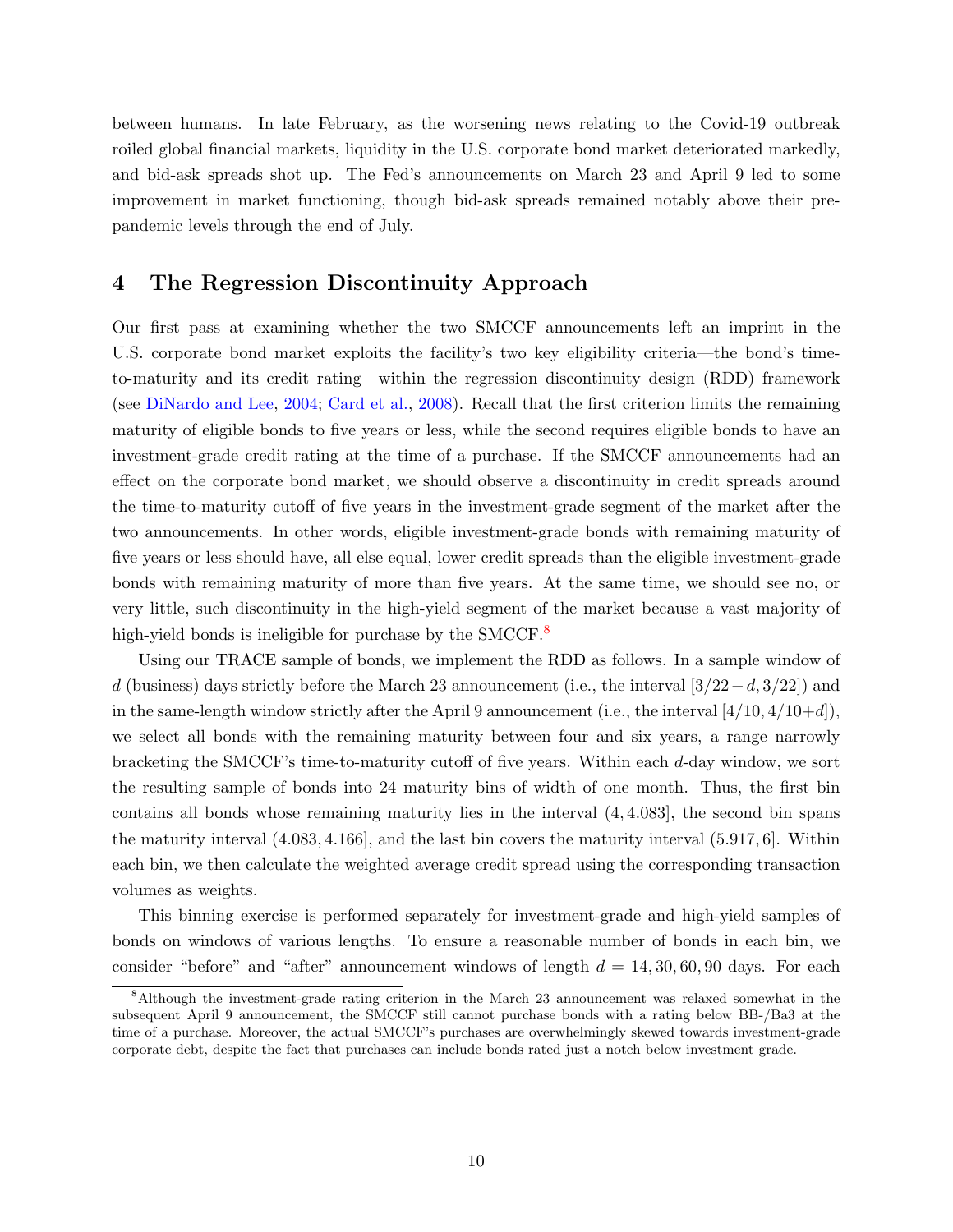window, we then estimate the following regression:

<span id="page-11-1"></span><span id="page-11-0"></span>
$$
CS_b = \alpha + \beta \times \mathbf{1}[TTM_b \le 5] + p(TTM_b; \theta_1) + p(TTM_b; \theta_2) \times \mathbf{1}[TTM_b \le 5] + \epsilon_b,
$$
 (1)

where  $CS_b$  denotes the average credit spread in bin b and  $1[\text{TTM}_b \leq 5]$  is a 0/1-indicator function that equals one if the time-to-maturity (TTM) of bin b is less than or equal to five years and zero otherwise. The functions  $p(TTM_b; \theta_1)$  and  $p(TTM_b; \theta_2)$  denote quadratic polynomials—parameterized by vectors  $\theta_1$  and  $\theta_2$ , respectively—in TTM<sub>b</sub>, while  $\epsilon_b$  denotes a mean-zero disturbance term.

The coefficient of interest in the RDD specification [\(1\)](#page-11-0) is  $\beta$ , which measures the degree of discontinuity in credit spreads around the SMCCF's time-to-maturity cutoff of five years. This discontinuity, if it exists, would reflect the average effect of the March 23 and April 9 SMCCF announcements on credit spreads. We would expect the estimate of  $\beta$  to be negative and statistically different from zero in the after-announcement windows containing investment-grade bonds. At the same time, there should be no such discontinuity—that is,  $\beta = 0$ —at the five-year maturity in the before-announcement windows and in windows containing high-yield bonds.

The results of this exercise are tabulated in Table [2.](#page-12-0) Panel A reports the (unweighted) OLS estimates of the regression discontinuity coefficient  $\beta$ , while Panel B reports the corresponding WLS estimates of  $\beta$ , using the bin-specific transaction amounts as weights. According to the entries in the table, we uniformly fail to reject the null hypothesis that  $\beta = 0$  in all beforeannouncement windows for both investment-grade (columns 1–4) and high-yield (columns 5–8) subsamples. This result is robust to using both the OLS and WLS to estimate the regression discontinuity coefficient  $\beta$ .

In the after-announcement windows, by contrast, there is strong evidence of discontinuity in investment-grade credit spreads at the time-to-maturity cutoff of five years. As detailed in columns 1–4 of Panel A, the OLS estimates of  $\beta$  are negative and statistically different from zero at conventional significance levels in the 30-, 60-, and 90-day after-announcement windows containing investment-grade bonds. The corresponding WLS estimates reported in Panel B are of similar magnitudes and are statistically different from zero at conventional significance levels in all four after-announcement windows containing investment-grade bonds. At the same time, the estimates of  $\beta$  are statistically indistinguishable from zero in the after-announcement windows containing high-yield bonds (columns 5–8). The magnitude of discontinuity in investment-grade credit spreads is also economically significant. The range of estimates in the after-announcement windows containing investment-grade bonds indicates that the two SMCCF announcements lowered credit spreads on eligible investment-grade bonds between 60 and 80 basis points, relative to their ineligible counterparts.

Figure [3](#page-13-1) provides a visual confirmation of the discontinuity in investment-grade credit spreads for the 30- and 60-day windows based on the OLS estimates reported in Panel A of Table [2.](#page-12-0) The discontinuity in credit spreads at the maturity cutoff of five years is clearly evident in the after-announcement windows, especially so in the 60-day window. This window, however, extends beyond June 16 when the Fed commenced with the actual purchases of individual corporate bonds.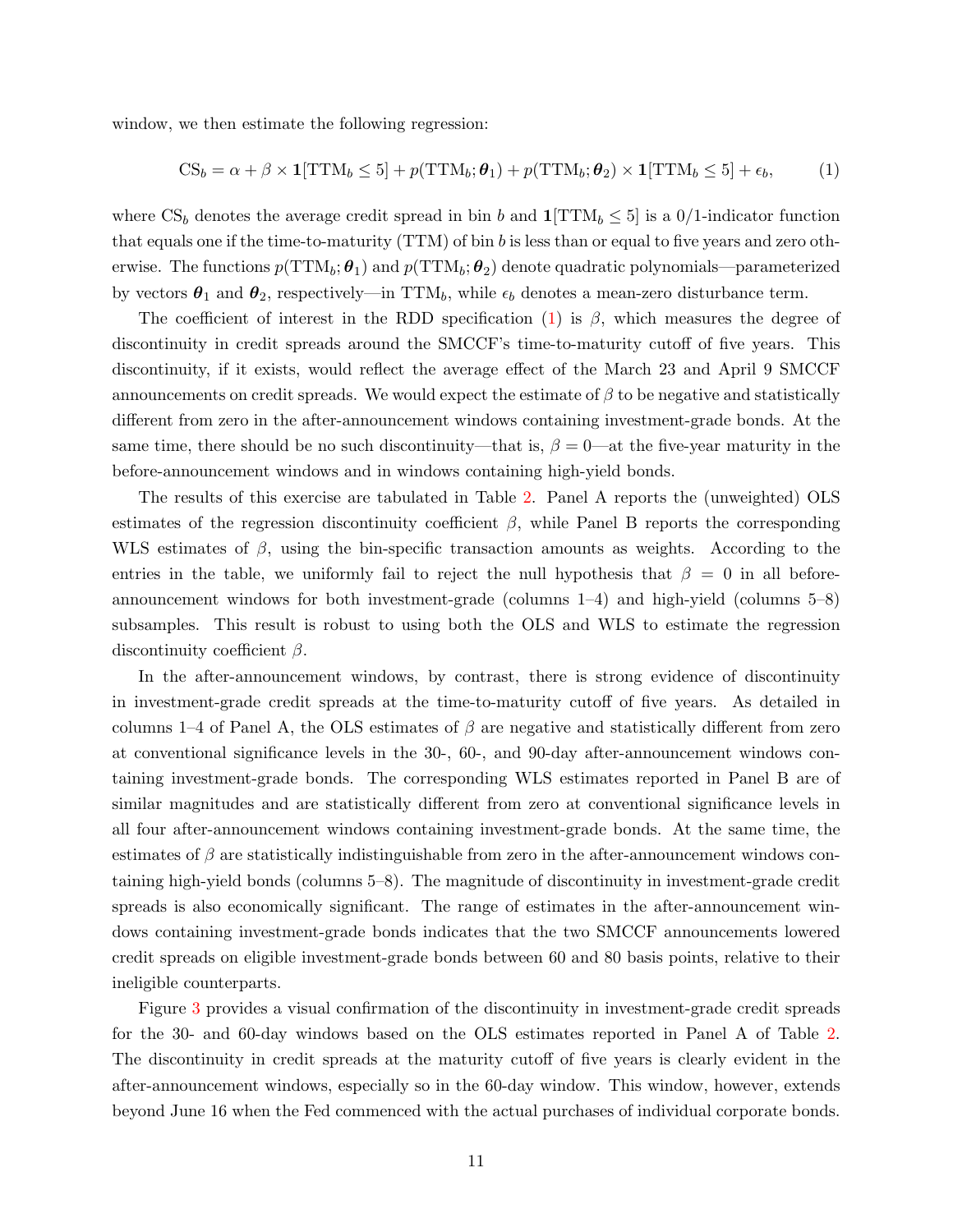|                |                          | Investment-Grade Bonds |             |                                |           |           | High-Yield Bonds |           |
|----------------|--------------------------|------------------------|-------------|--------------------------------|-----------|-----------|------------------|-----------|
|                | $14$ -day                | $30$ -day              | $60$ -day   | $90$ -day                      | $14$ -day | $30$ -day | $60$ -day        | $90$ -day |
|                | (1)                      | (2)                    | (3)         | (4)                            | (5)       | (6)       | (7)              | (8)       |
|                | A. Unweighted regression |                        |             |                                |           |           |                  |           |
|                |                          |                        |             | Before the SMCCF Announcements |           |           |                  |           |
| $\hat{\beta}$  | 0.182                    | 0.297                  | 0.057       | $-0.016$                       | $-1.364$  | $-0.650$  | $-0.963$         | $-0.301$  |
|                | [0.34]                   | [0.73]                 | [0.22]      | [0.09]                         | [0.73]    | [0.55]    | $[1.39]$         | [0.55]    |
| $R^2$          | 0.28                     | 0.17                   | 0.23        | 0.34                           | 0.07      | 0.18      | 0.38             | 0.49      |
|                |                          |                        |             | After the SMCCF Announcements  |           |           |                  |           |
| $\hat{\beta}$  | $-0.531$                 | $-0.853**$             | $-0.783**$  | $-0.692***$                    | $-0.251$  | 1.336     | 0.666            | 0.419     |
|                | [1.43]                   | [2.16]                 | [2.67]      | [4.38]                         | [0.20]    | [0.95]    | [0.86]           | [0.74]    |
| $\mathbb{R}^2$ | 0.18                     | 0.28                   | 0.55        | 0.75                           | 0.24      | 0.29      | 0.64             | 0.76      |
|                | B. Weighted regression   |                        |             |                                |           |           |                  |           |
|                |                          |                        |             | Before the SMCCF Announcements |           |           |                  |           |
| $\hat{\beta}$  | 0.101                    | 0.249                  | 0.042       | $-0.010$                       | $-0.842$  | $-0.588$  | $-0.718$         | 0.071     |
|                | [0.21]                   | [0.76]                 | [0.19]      | [0.07]                         | [0.55]    | [0.68]    | $[1.32]$         | [0.16]    |
| $\mathbb{R}^2$ | 0.29                     | 0.19                   | 0.23        | 0.35                           | 0.14      | 0.26      | 0.35             | 0.46      |
|                |                          |                        |             | After the SMCCF Announcements  |           |           |                  |           |
| $\hat{\beta}$  | $-0.602^{\ast\ast}$      | $-0.696**$             | $-0.741***$ | $-0.659***$                    | $-0.528$  | 0.624     | 0.426            | 0.250     |
|                | [2.23]                   | [2.55]                 | [3.39]      | [4.52]                         | [0.55]    | [0.66]    | [0.83]           | [0.68]    |
| $R^2$          | 0.25                     | $0.36\,$               | 0.61        | 0.72                           | 0.39      | 0.46      | 0.79             | 0.86      |

#### Table 2: Regression Discontinuity in Credit Spreads (March <sup>23</sup> and April <sup>9</sup> Announcements)

<span id="page-12-0"></span>NOTE: Observations in each d-day estimation window,  $d = 14, 30, 60, 90$ , correspond to the 24 maturity bins of width of one month (see the RDD speci---fication [1](#page-11-1) and the text for details). The dependent variable in all specifications is the transaction volume weighted average credit spread in each bin. The entries in rows labeled  $\hat{\beta}$  denote the estimates of the coefficient  $\beta$  on  $1[TTM_b \leq 5]$ , a  $0/1$ -indicator function that equals one if the time-to-maturity (TTM) of bin <sup>b</sup> is less than or equa<sup>l</sup> to five years and zero otherwise. Panel <sup>A</sup> reports the (unweighted) OLS estimates of <sup>β</sup>, while the corresponding WLS estimates of  $\beta$ , using the bin-specific total transaction volumes as weights, are reported in Panel B. Absolute t-statistics are reported in brackets:  $* p < .10$ ; \*\*  $p < .05$ ; and \*\*\*  $p < .01$ .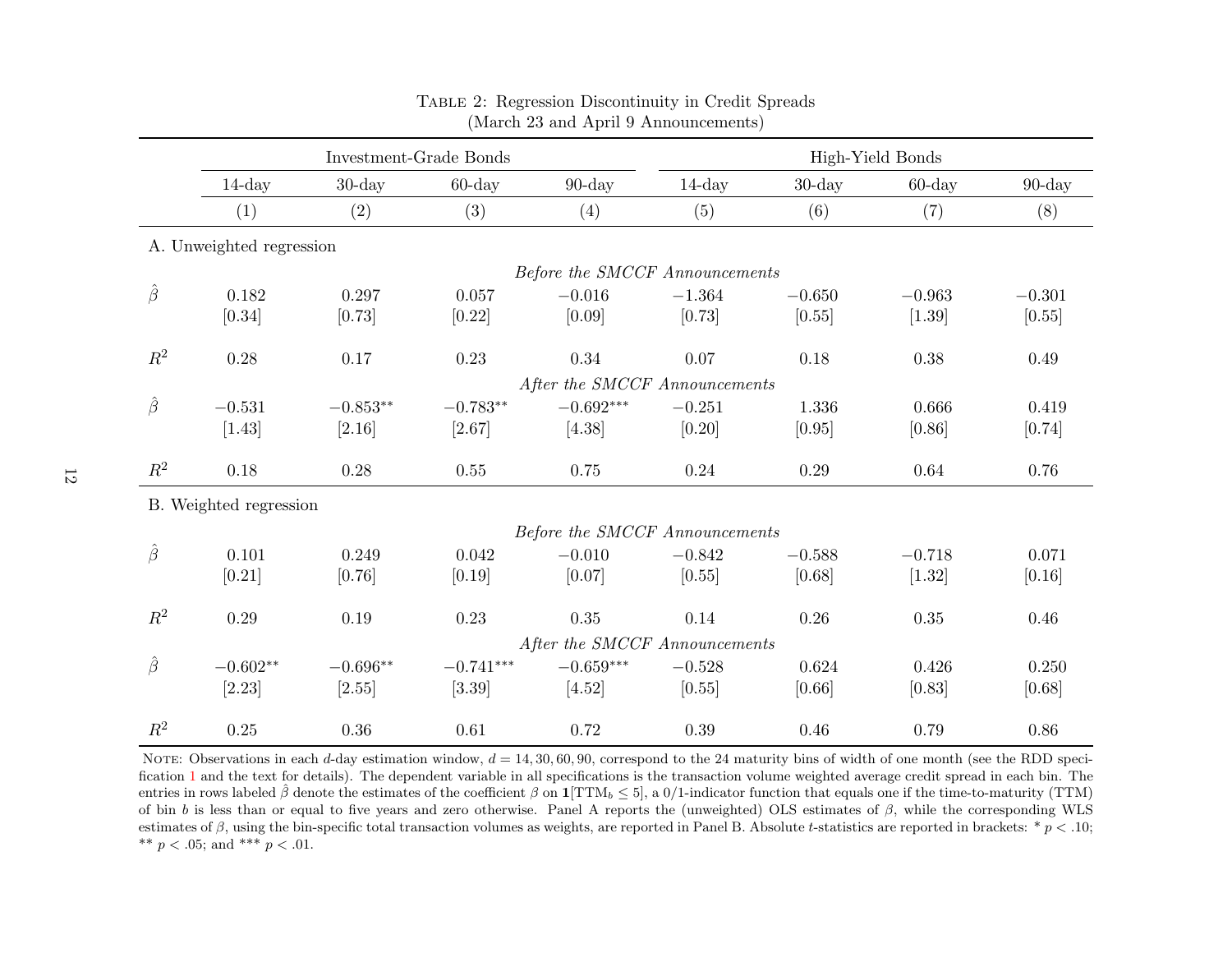<span id="page-13-1"></span>

Figure 3: Regression Discontinuity in Investment-Grade Spreads

<span id="page-13-0"></span>NOTE: The two panels provide a visual depiction of the RDD specification [\(1\)](#page-11-0) for the 30- and 60-day windows reported in Panel B of Table [2;](#page-12-0) see the text and notes to Table [2](#page-12-0) for details. Source: Authors' calculations using TRACE data.

The fact that the regression discontinuity coefficients based on the 60- and 90-days windows are, in general, estimated more precisely (see Table [2\)](#page-12-0) suggests that the Fed's actual purchases had an additional effect on credit spreads in the investment-grade segment of the market.

In Table [3,](#page-14-0) we report the results from the analogous RDD analysis of bid-ask spreads. In this case, however, the evidence that the two SMCCF announcements led to a discontinuity in bidask spreads is less clear. The OLS estimates of  $\beta$  in the after-announcement windows containing investment-grade bonds, while negative, are estimated less precisely (columns 1–4 in Panel A), and the same is true for their corresponding WLS estimates (columns 1–4 in Panel B). In general, the estimates of the regression discontinuity coefficients are statistically different from zero only in the longer (i.e., 60-day and 90-day) windows. As noted above, this finding may reflect the fact that the 60- and 90-day after-announcement windows extend beyond June 16, when the Fed started its actual purchases of individual corporate bonds, thereby directly affecting liquidity in the market. The absence of discontinuity in bid-ask spreads at the maturity cutoff of five years in shorter (i.e., 14-day and 30-day) after-announcement windows could also reflect the fact that our bid-ask spreads are noisy proxies of the true underlying bid-ask spreads, making it to difficult to identify the regression discontinuity.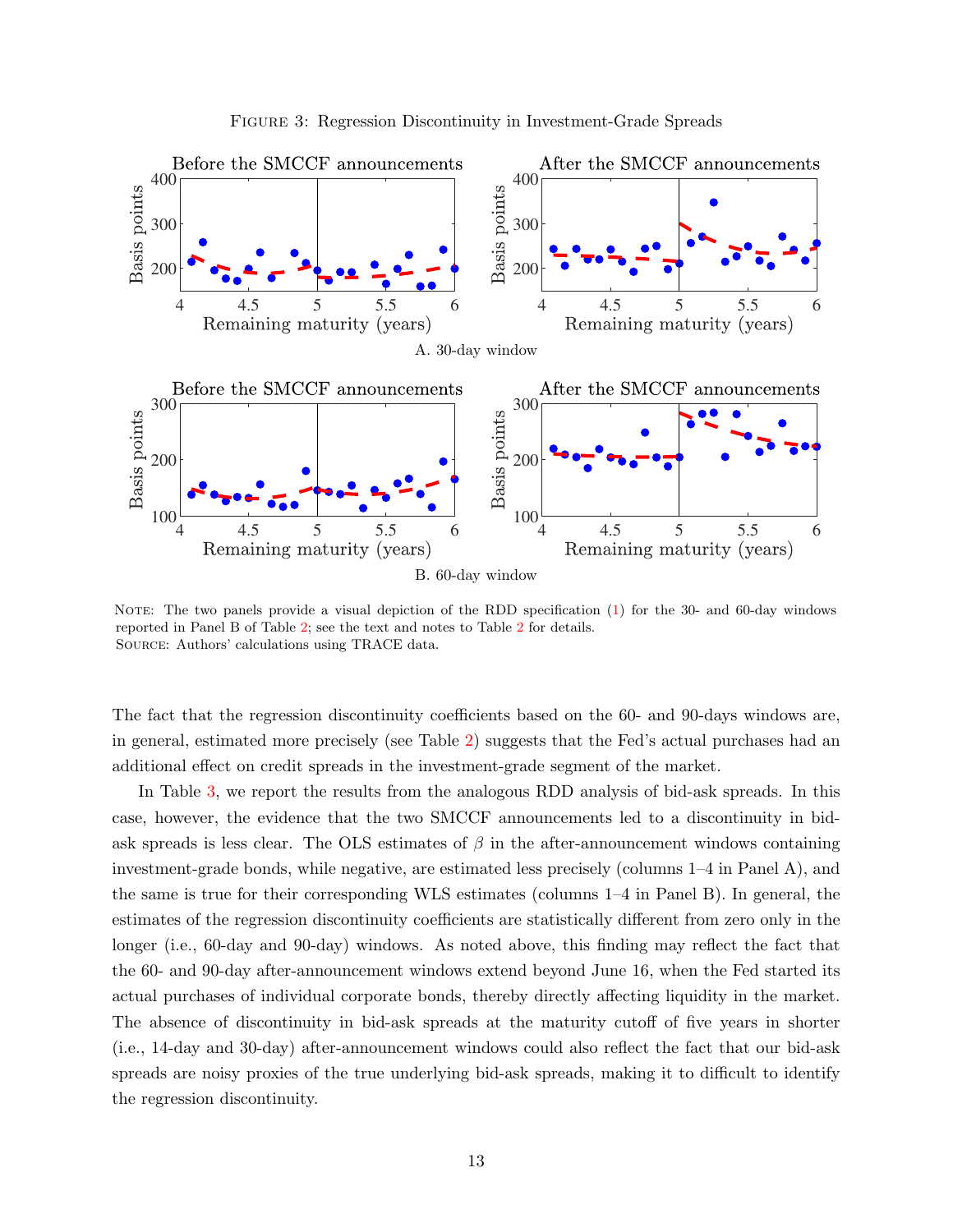|                |                          |           | <b>Investment-Grade Bonds</b> | High-Yield Bonds               |           |           |           |           |
|----------------|--------------------------|-----------|-------------------------------|--------------------------------|-----------|-----------|-----------|-----------|
|                | $14$ -day                | $30$ -day | $60$ -day                     | $90$ -day                      | $14$ -day | $30$ -day | $60$ -day | $90$ -day |
|                | (1)                      | (2)       | (3)                           | (4)                            | (5)       | (6)       | (7)       | (8)       |
|                | A. Unweighted regression |           |                               |                                |           |           |           |           |
|                |                          |           |                               | Before the SMCCF Announcements |           |           |           |           |
| $\hat{\beta}$  | $-0.157$                 | $-0.177$  | $-0.163$                      | $-0.203$                       | $-0.107$  | $-0.070$  | $-0.011$  | 0.082     |
|                | [0.20]                   | [0.33]    | [0.57]                        | [1.16]                         | [0.26]    | [0.32]    | [0.07]    | [0.78]    |
| $\mathbb{R}^2$ | 0.08                     | $0.09\,$  | $0.15\,$                      | 0.22                           | 0.10      | 0.11      | 0.13      | 0.14      |
|                |                          |           |                               | After the SMCCF Announcements  |           |           |           |           |
| $\hat{\beta}$  | $-0.003$                 | $-0.148$  | $-0.177*$                     | $-0.202**$                     | $-0.293$  | $-0.127$  | $-0.108$  | $-0.027$  |
|                | [0.01]                   | $[0.96]$  | [1.97]                        | $[2.82]$                       | [0.96]    | [0.62]    | [0.68]    | $[0.22]$  |
| $\mathbb{R}^2$ | 0.253                    | 0.409     | 0.453                         | 0.461                          | 0.363     | 0.595     | 0.630     | 0.670     |
|                | B. Weighted regression   |           |                               |                                |           |           |           |           |
|                |                          |           |                               | Before the SMCCF Announcements |           |           |           |           |
| $\hat{\beta}$  | $-0.210$                 | $-0.209$  | $-0.124$                      | $-0.138$                       | 0.096     | $-0.039$  | 0.040     | 0.135     |
|                | [0.32]                   | [0.50]    | [0.54]                        | [0.97]                         | [0.28]    | [0.21]    | [0.33]    | $[1.61]$  |
| $R^2$          | 0.120                    | 0.157     | 0.210                         | 0.205                          | 0.089     | 0.085     | 0.123     | 0.211     |
|                |                          |           |                               | After the SMCCF Announcements  |           |           |           |           |
| $\hat{\beta}$  | $-0.034$                 | $-0.075$  | $-0.100$                      | $-0.131**$                     | $-0.129$  | 0.035     | 0.010     | 0.058     |
|                | [0.20]                   | $[0.74]$  | $[1.48]$                      | [2.25]                         | [0.53]    | [0.23]    | [0.09]    | [0.71]    |
| $R^2$          | 0.425                    | 0.586     | 0.594                         | 0.584                          | 0.434     | 0.646     | 0.702     | 0.746     |

#### Table 3: Regression Discontinuity in Bid-Ask Spreads (March <sup>23</sup> and April <sup>9</sup> Announcements)

<span id="page-14-0"></span>NOTE: Observations in each d-day estimation window,  $d = 14, 30, 60, 90$ , correspond to the 24 maturity bins of width of one month (see the RDD specification [1](#page-11-1) and the text for details). The dependent variable in all specifications is the transaction volume weighted average bid-ask spread in each bin. The entries in rows labeled  $\hat{\beta}$  denote the estimates of the coefficient  $\beta$  on  $1[TTM_b \leq 5]$ , a  $0/1$ -indicator function that equals one if the time-to-maturity (TTM) of bin b is less than or equal to five years and zero otherwise. Panel A reports OLS estimates of  $\beta$ , while the corresponding WLS estimates of  $\beta$ , using the bin-specific total transaction volumes as weights, are reported in Panel B. Absolute t-statistics are reported in brackets:  $* p < .10; ** p < .05;$  and \*\*\*  $p < .01$ .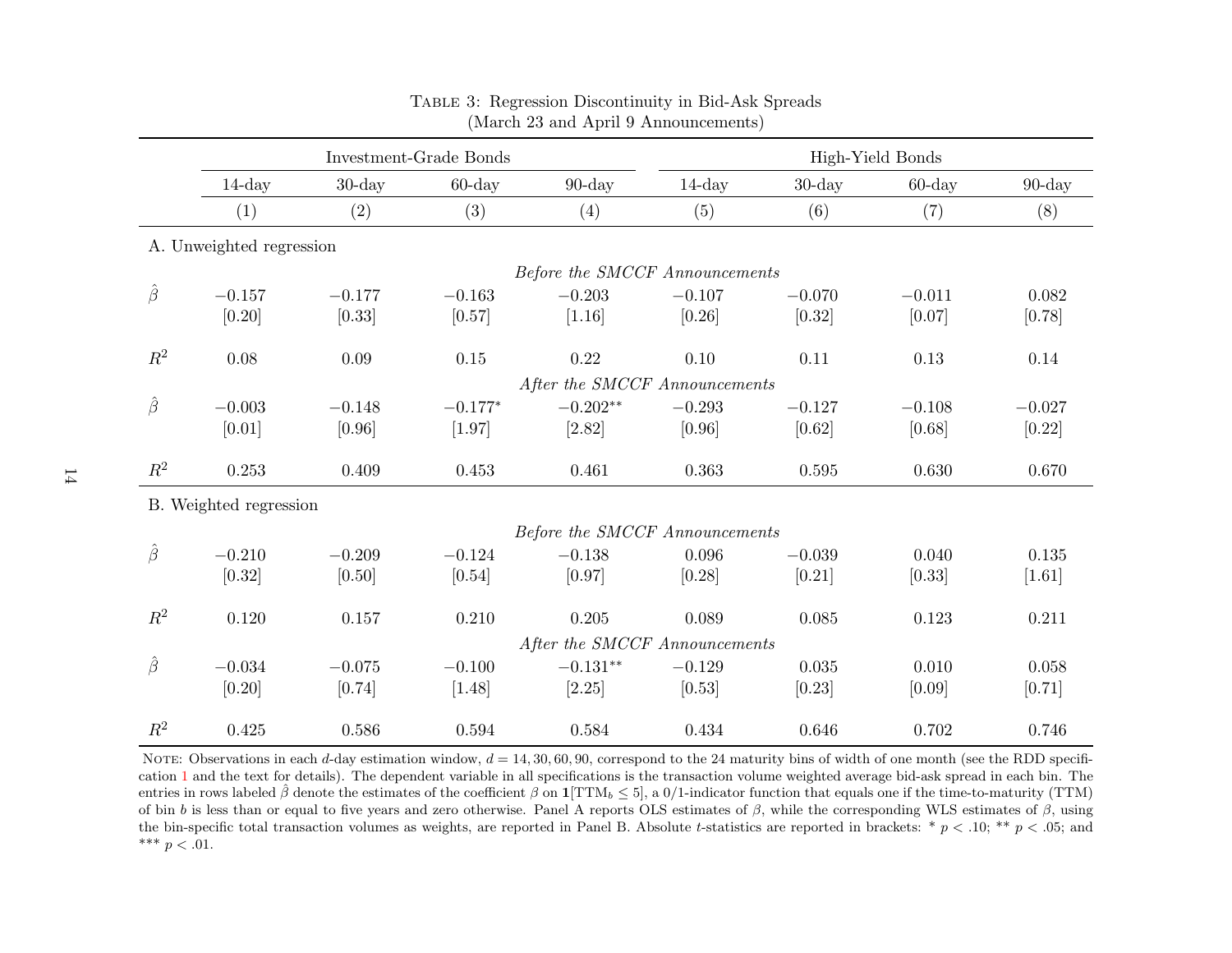#### <span id="page-15-0"></span>5 The Difference in Differences Approach

The RDD results above provide suggestive evidence that the March 23 and April 9 announcements significantly lowered credit spreads on the SMCCF-eligible investment-grade bonds relative to their ineligible counterparts. There are, however, two issues with those results. First, the RDD design does not control for observable bond characteristics that can influence prices in the secondary market. Second, the 60- and 90-day after-announcement windows extend beyond June 16—the start date of the actual purchases—and thus the estimates of regression discontinuity coefficients based on those windows confound the announcement and purchase effects. To address these issues, we consider in this section an alternative approach to identify the two announcement effects on the corporate bond market, an approach based on issuer- and bond-level data and the difference in differences (DiD) methodology.

#### 5.1 Constructing the "Treatment" and "Control" Groups

Using our TRACE sample of corporate bonds, we construct the "treatment" and "control" groups as follows. First, we select all bonds whose issuer had an investment-grade rating as of March 22 and whose remaining time-to-maturity as of the March 23 announcement was less than or equal to five years; this sample of bonds was eligible for the purchase by the SMCCF as of the March 23 announcement. For each bond in this sample, we then identify all bonds issued by the same company, but whose remaining maturity is greater than five years; this second sample of bonds is not eligible to be purchased by the SMCCF. To ensure a reasonable degree of maturity concordance between these two samples of bonds, we impose the condition that the remaining maturity of the issuer-paired bonds in the non-eligible sample cannot exceed 10 years. Note that bonds in the two samples were all issued by the same set of companies and thus are subject to the same underlying default risk.

Using these two samples of bonds, we construct the treatment and control groups used in our DiD analysis. To construct the treatment group, we select from issuers with multiple bonds in the eligible sample, bonds with the remaining maturity closest to five years. Analogously, if there are multiple bonds in the non-eligible sample that can be paired with the bond in the treatment group, we keep only the bond with time-to-maturity closest to five years—this sample constitutes our control group. In addition to being subject to the same underlying default risk, a pair of bonds from the treatment and control groups have the remaining maturity that is as close as possible.<sup>[9](#page-16-0)</sup>

The blue line in the left panel of Figure [4](#page-16-1) shows the daily average credit spread of bonds in the treatment group, while the red line shows the corresponding average credit spread in the control group. The blue and red lines in the right panel show the evolution of the respective average bidask spreads. Before the realization of the potential economic impact of the Covid-19 shock rattled investor confidence in mid-February, the average credit spread in the control group was consistently

 $9$ This matching process yielded 4,825 pairs of bonds, issued by 1,076 unique companies. The mean (median) difference in the remaining maturity across pairs of bonds is 3.5 (3.3) years, while the 95th percentile is 6.7 years.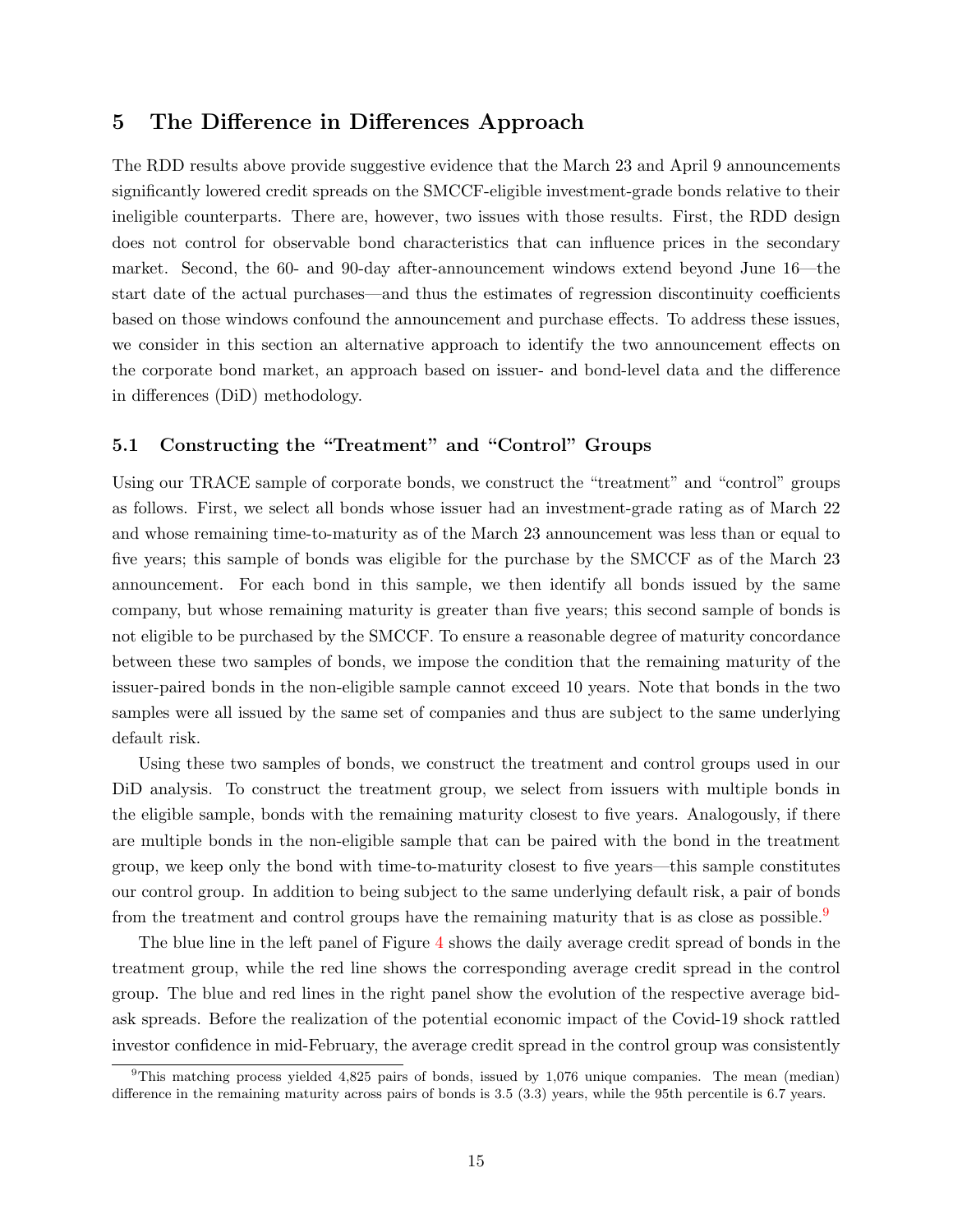<span id="page-16-1"></span>

Figure 4: Credit and Bid-Ask Spreads – Treatment vs. Control Groups

<span id="page-16-0"></span>NOTE: The blue line in the left panel shows the daily average credit spreads of bonds in the treatment group (i.e., the SMCCF-eligible sample), while the red line shows the average credit spreads in the control group (i.e., the issuer-matched sample of ineligible bonds). The right panel shows the daily average bid-ask spreads for the same two samples. See the text for details regarding the construction of the treatment and control groups. Vertical lines: (1) March 23, 2020: the Fed announces the establishment of the Primary Market Corporate Credit Facility (PMCCF) and the Secondary Market Corporate Credit Facility (SMCCF); and (2) April 9, 2020: the Fed expands the PMCCF and SMCCF to include corporate debt that was rated investment grade as of March 22 but was subsequently downgraded.

Source: Authors' calculations using TRACE date.

above that in the treatment group. The gap between the credit spreads in the two samples, however, was very stable around the average of about 25 basis points. This pattern is consistent with the fact that the average bid-ask spread in the treated sample was systematically above the average bid-ask spread in the control sample during this period. This indicates that bonds in our treated group were, on average, less liquid than their counterparts in the control group, possibly due to their shorter maturity or other bond characteristics.

In the latter half of February, when fears over the impact of the Covid-19 outbreak sparked a broad sell-off in risky assets, the gap between the two credit spread series started to close, disappearing completely during the bout of turmoil that swept through financial markets in March. This acute risk-on period also saw a widespread deterioration in market liquidity, as the average bidask spreads in both samples shot up and converged at elevated levels. Following the Fed's March 23 announcement, credit spreads in both the treatment and control groups declined significantly. Interestingly, the size of the drop in the average credit spreads in the immediate aftermath of the announcement was virtually the same across the two groups.

The commensurate drop in credit spreads across the two groups in the wake of the March 23 announcement would suggest that what caused the spreads to narrow was not the announcement of the corporate bond buying program per se. Rather, it was the Fed's "whatever it takes" pledge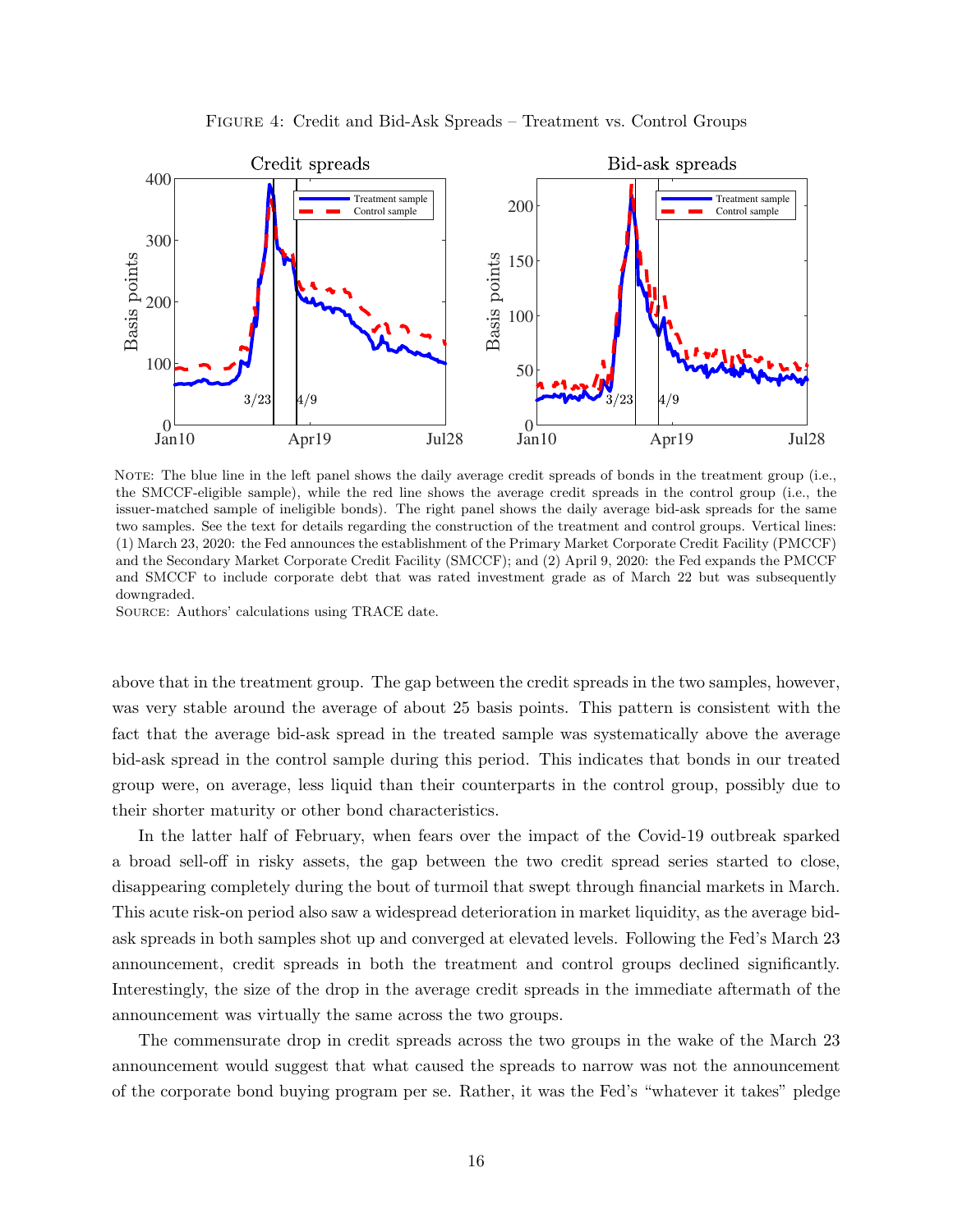to keep the economy from collapsing under the weight of the Covid-19 pandemic, reflected in the opening sentence of the announcement, which stated that the Fed is "committed to using its full range of tools to support households, businesses and the U.S. economy overall." This interpretation is consistent with the decline in the average bid-ask spread in both samples in the days following the March 23 announcement, an indication that this extraordinary announcement significantly improved the overall functioning of the U.S. corporate bond market.

The Fed's April 9 announcement, by contrast, appears to have had a more differential effect on credit spreads in the treatment and control groups. In particular, the average credit spread in the treated sample fell more that the average credit spread in the control sample. This suggest that the April 9 follow-up announcement had a distinct impact on the corporate bond market. At the same time, the April 9 announcement appears to have had no differential effect on the average bid-ask spreads in the two groups of corporate bonds.

#### 5.2 Econometric Methodology

Our first formal pass at quantifying the separate effects of the March 23 and April 9 announcements on credit spreads uses the pairs of bonds in the treatment and control groups to estimate the following *issuer-level* DiD specification:

<span id="page-17-0"></span>
$$
\text{CS}_{i,t}^{treated} - \text{CS}_{i,t}^{control} = \beta \times \mathbf{1}[t > t^*] + \eta_i + \epsilon_{i,t},\tag{2}
$$

where  $\text{CS}_{i,t}^{treated}$  is the credit spread on issuer is bond in the treatment group, and  $\text{CS}_{i,t}^{control}$  is the credit spread on issuer i's bond in the control group on the same business day t. The  $0/1$ -indicator variable  $\mathbf{1}[t > t^*]$  equals one if the date t is greater than the specified announcement date  $t^*$ , either March 23 or April 9. The issuer fixed effect  $\eta_i$  controls for any (time-invariant) unobservable issuer characteristics within each event window. The coefficient  $\beta$  thus quantifies the difference in credit spreads between the SMCCF-eligible and non-eligible bonds of the same issuer and comparable maturity in response to the specified announcement.

We estimate specification [\(2\)](#page-17-0) by OLS in symmetric 1-, 5-, and 10-day windows bracketing the March 23 and April 9 announcements. The results of this exercise are reported in Table [4,](#page-18-0) with Panel A containing the March 23 announcement effects and Panel B containing the April 9 announcement effects. The entries in Panel A indicate that the March 23 announcement induced a significant—in both statistical and economic terms—narrowing of credit spreads on the SMCCFeligible bonds compared to their non-eligible counterparts. Within the 1- and 5-day windows bracketing the announcement, the spreads on the SMCCF-eligible bonds are estimated to have declined about 15 basis points relative to spreads on no-eligible bonds issued by the same set of companies. The announcement effect in the 10-day window is estimated to be about ten basis points, suggesting that the initial impact of the March 23 announcement on credit spreads waned somewhat over time.

The estimates of the April 9 announcement effects, reported in Panel B, are smaller in magni-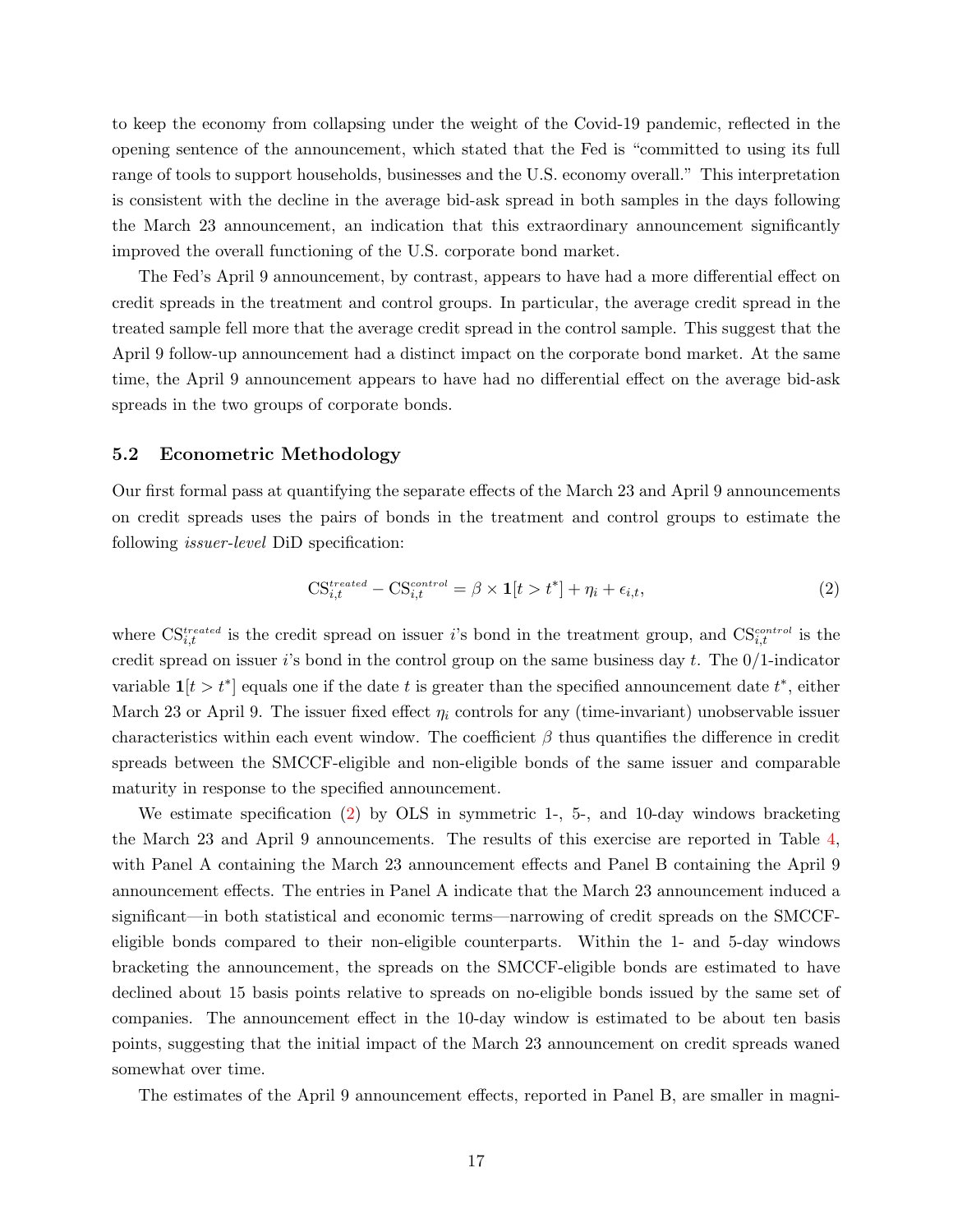<span id="page-18-0"></span>

|                             |            | Event Window |             |
|-----------------------------|------------|--------------|-------------|
|                             | $1$ -day   | $5$ -day     | $10$ -day   |
| Explanatory Variable        | (1)        | (2)          | (3)         |
| A. $t^* = \text{March } 23$ |            |              |             |
| $1[t > t^*]$                | $-0.137**$ | $-0.164***$  | $-0.109***$ |
|                             | [2.69]     | [5.75]       | [5.22]      |
| $R^2$                       | 0.56       | 0.29         | 0.23        |
| Observations                | 1,083      | 4,635        | 9,144       |
| B. $t^* =$ April 9          |            |              |             |
| $1[t > t^*]$                | 0.023      | $-0.063***$  | $-0.119***$ |
|                             | [0.78]     | [4.00]       | [8.51]      |
| $R^2$                       | 0.63       | 0.45         | 0.38        |
| Observations                | 1,243      | 5,047        | 9,768       |

Table 4: The Impact of the SMCCF Announcements on Credit Spreads (Issuer-Level Difference in Differences Analysis)

NOTE: The dependent variable in all specifications is  $CS_{i,t}^{treated} - CS_{i,t}^{control}$ , the difference between the credit spread on issuer i's bond in the treatment group  $(\text{CS}_{i,t}^{treated})$  and the credit spread on issuer i's bond in the control group  $(\text{CS}_{i,t}^{control})$  on business day t (see the DiD specification [2](#page-17-0) and the text for details). The entries in the table denote the OLS estimates of coefficients on  $1[t > t^*]$ , a 0/1-indicator variable that equals one if date t is greater than the specified announcement date  $t^*$  and zero otherwise. In Panel A,  $t^* =$  March 23, and in Panel B,  $t^* =$  April 9. All specifications include issuer fixed effects. Absolute t-statistics based on issuer-clustered standard errors are reported in brackets:  $*$   $p$   $\lt$  .10; \*\*  $p < .05$ ; and \*\*\*  $p < .01$ .

tude, though still economically and statistically significant. Moreover, they increase (in absolute terms) as we widen the event window, rising from about six basis points in the 5-day window to 12 basis points in the 10-day window. This finding suggests that the April 9 announcement had a more persistent—though economically smaller—effect on credit spreads, a finding mirrored in the persistent divergence between the red and blue lines shown in the left panel of Figure [4.](#page-16-1)

In Table [5,](#page-19-0) we report the results from the analogous exercise using the difference in bid-ask spreads,  $\text{BAS}_{i,t}^{treated} - \text{BAS}_{i,t}^{control}$ , as the outcome variable. According to the entries in Panel A, the March 23 announcement had a noticeable effect on the liquidity in the corporate bond market. Within the 5-day window bracketing the announcement, bid-ask spreads on the SMCCF-eligible bonds were estimated to decline about 15 basis points relative to bid-ask spreads on no-eligible bonds issued by the same set of companies, while the corresponding announcement effect within the 10-day window is about nine basis points. The April 9 announcement, in contrast, appears to have had no differential effect on bid-ask spreads, according to the results reported in Panel B. These results are broadly consistent with those based on the RDD approach in Table [3,](#page-14-0) which showed that the average effect of the two announcements did not induce a clear discontinuity in bid-ask spreads at the five-year maturity cutoff in shorter estimation windows.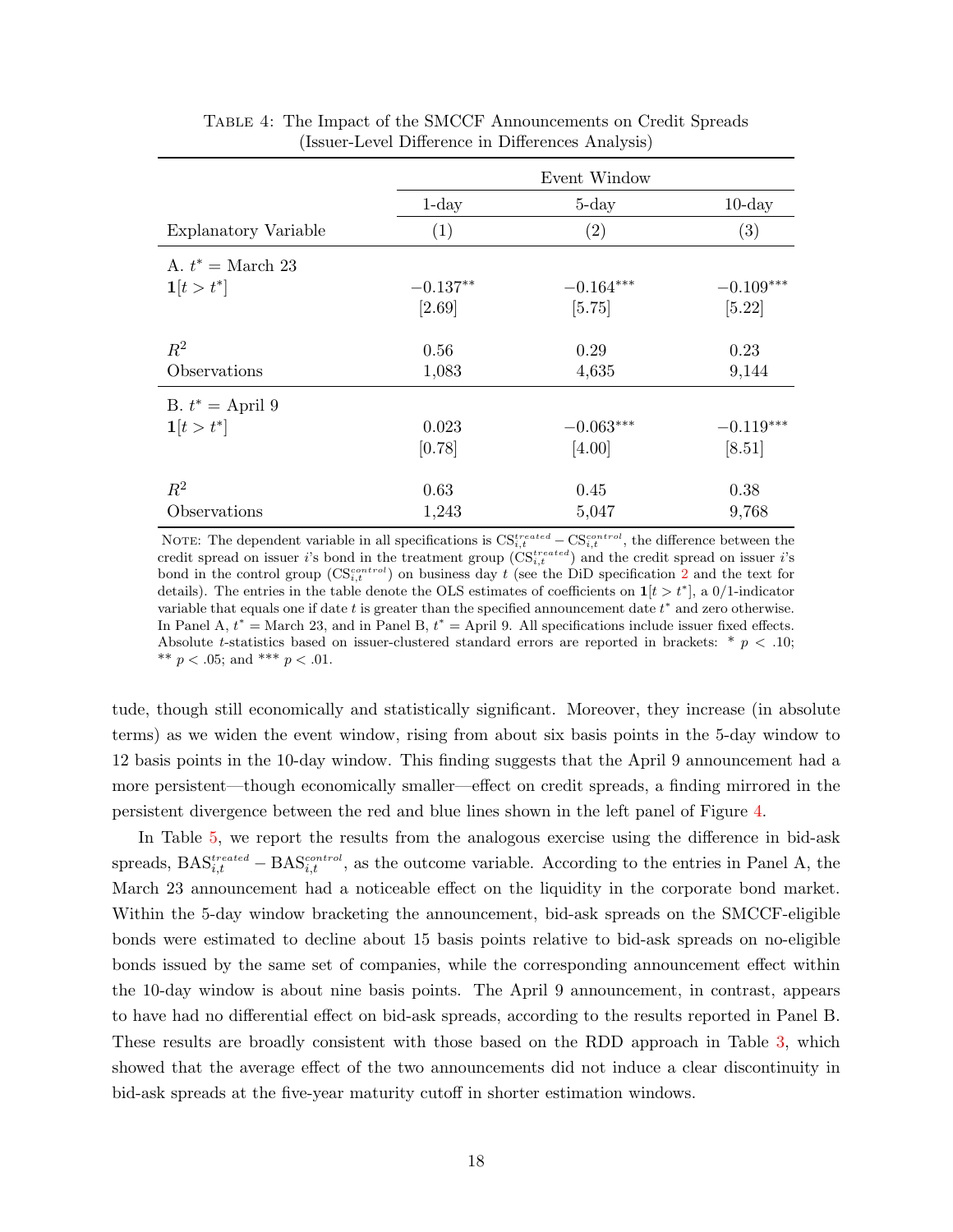|                             |          | Event Window      |            |
|-----------------------------|----------|-------------------|------------|
|                             | $1$ -day | $5$ -day          | $10$ -day  |
| Explanatory Variable        | (1)      | $\left( 2\right)$ | (3)        |
| A. $t^* = \text{March } 23$ |          |                   |            |
| $1[t > t^*]$                | $-0.062$ | $-0.154**$        | $-0.085**$ |
|                             | [0.51]   | [2.43]            | [2.16]     |
| $R^2$                       | 0.50     | 0.19              | 0.15       |
| Observations                | 491      | 2,090             | 4,271      |
| B. $t^* =$ April 9          |          |                   |            |
| $1[t > t^*]$                | 0.069    | $-0.043$          | $-0.002$   |
|                             | [0.74]   | $[1.01]$          | [0.05]     |
| $R^2$                       | 0.44     | 0.21              | 0.15       |
| Observations                | 547      | 2,625             | 5,109      |

<span id="page-19-2"></span><span id="page-19-0"></span>Table 5: The Impact of the SMCCF Announcements on Bid-Ask Spreads (Issuer-Level Difference in Differences Analysis)

NOTE: The dependent variable in all specifications is  $BAS_{i,t}^{treated} - BAS_{i,t}^{control}$ , the difference between the bid-ask spread on issuer i's bond in the treatment group  $(BAS_{i,t}^{treated})$  and the credit spread on issuer *i*'s bond in the control group  $(BAS_{i,t}^{control})$  on business day t (see the DiD specification [2](#page-17-0) and the text for details). The entries in the table denote the OLS estimates of coefficients on  $1[t > t^*]$ , a 0/1-indicator variable that equals one if date t is greater than the specified announcement date  $t^*$ and zero otherwise. In Panel A,  $t^* =$  March 23, and in Panel B,  $t^* =$  April 9. All specifications include issuer fixed effects. Absolute t-statistics based on issuer-clustered standard errors are reported in brackets: \*  $p < .10$ ; \*\*  $p < .05$ ; and \*\*\*  $p < .01$ .

A potential limitation of the DiD analysis at the issuer level is that the pairs of bonds in the treatment and control groups—while having a reasonably comparable maturity—could differ in other characteristics that influence their prices. To take into account these confounding factors, we use the treated and control samples to estimate the following bond-level DiD specification:

$$
CS_{i,j,t} = \beta \times (\mathbf{1}[j \in \text{SMCCF}] \times \mathbf{1}[t > t^*]) + \gamma_1 \times \mathbf{1}[j \in \text{SMCCF}] + \gamma_2 \times \mathbf{1}[t > t^*]
$$
  
+  $\theta' \mathbf{X}_{i,j,t} + \eta_i + \epsilon_{i,j,t},$  (3)

<span id="page-19-1"></span>where i indexes issuers and j indexes their outstanding bonds. In this specification,  $CS_{i,j,t}$  denotes the credit spread on bond j, a liability of issuer i, on business day t. The indicator variable  $1[j \in \text{SMCCF}]$  equals one if bond j was eligible for purchase by the SMCCF as of March 22 and zero otherwise, while the indicator variable  $\mathbf{1}[t > t^*]$  is defined as above.

The main coefficient of interest in this DiD specification is  $\beta$  on the interaction term  $\mathbf{1}[j] \in$ SMCCF  $\times$  1[ $t > t^*$ ], which measures the difference in credit spreads between the SMCCF-eligible bonds and their ineligible counterparts that can be attributed to the specified Fed announcement. If the specified announcement in fact eased borrowing conditions in the corporate bond market, we would expect  $\beta$  to be negative and statistically different from zero. To control for the fact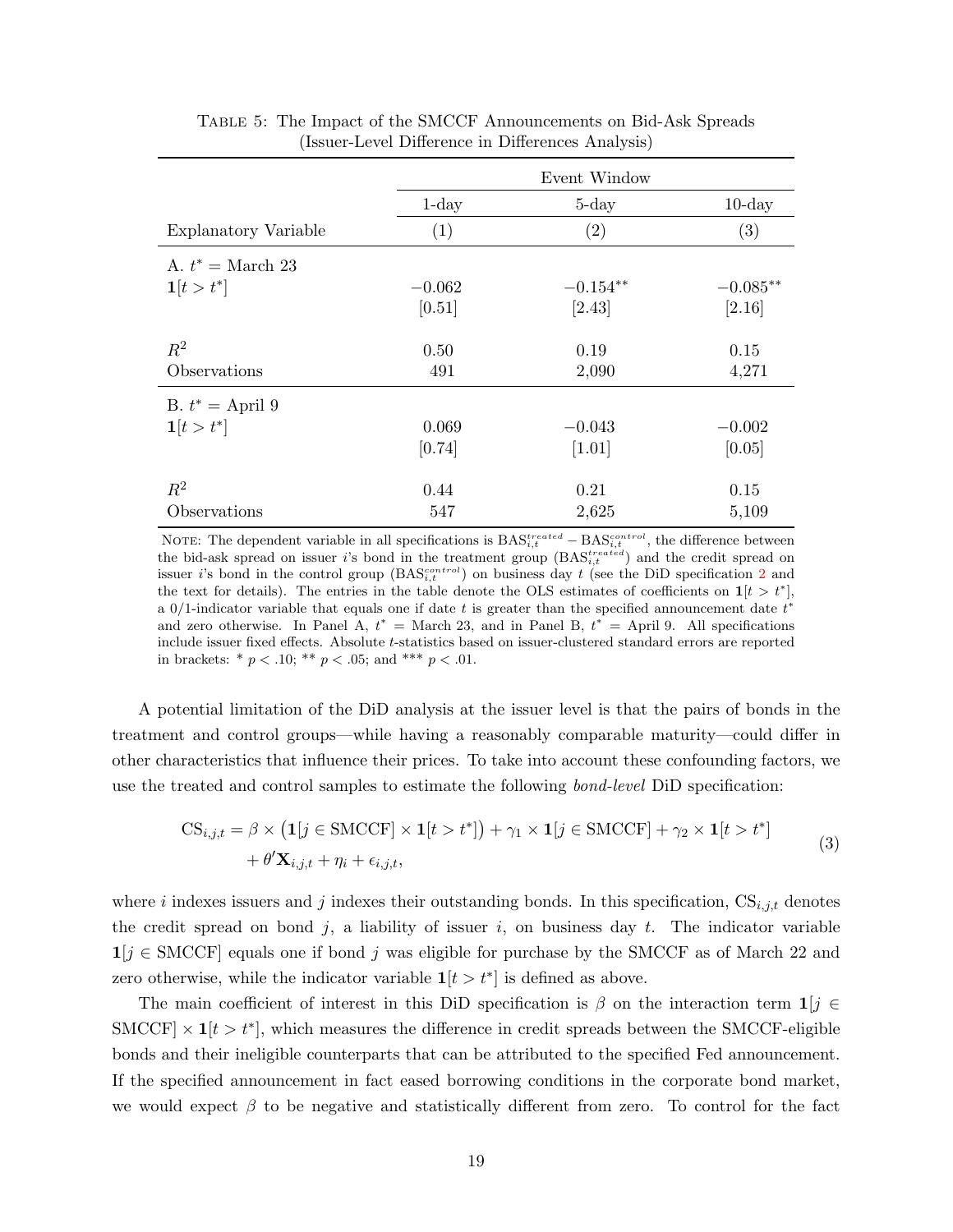that bonds in the treated sample differ in certain dimensions from those in control sample, the specification also includes a vector of pre-determined covariates—denoted by  $\mathbf{X}_{i,j,t}$ —comprising of the bond's remaining days-to-maturity, its age (i.e., the number of days since it was issued), coupon rate, and the logarithm of the par amount issued.

As before, we estimate specification [\(3\)](#page-19-1) by OLS in symmetric 1-, 5-, and 10-day windows bracketing the March 23 and April 9 announcements. The results of this exercise are reported in Table [6,](#page-21-0) with Panel A containing the March 23 announcement effects and Panel B containing the April 9 announcement effects. The results from the baseline DiD specifications are reported in columns 1–3 of each panel. As a robustness check, we report in columns 4–6 estimates of the corresponding coefficients based on the DiD specifications that also include time fixed effects, which capture common shocks affecting the spreads on bonds in both the treatment and control groups; in the latter case, the coefficient on the indicator variable  $\mathbf{1}[t > t^*]$  is not separately identified.

The results reported in both panels of Table [6](#page-21-0) are remarkably similar to those reported in Table [4.](#page-18-0) Our baseline estimates of  $\beta$ —the coefficient on the interaction term  $\mathbf{1}[j \in \text{SMCCF}] \times \mathbf{1}[t >$ t ∗ ]—based on the bond-level data indicate that the March 23 announcement led to a relative decline in credit spreads of 11, 15, and nine basis points in the 1-, 5-, and 10-days windows, respectively (columns 1–3 in Panel A). These magnitudes are very similar to the corresponding announcement effects implied by the issuer-level analysis reported in Table [4.](#page-18-0) Furthermore, the estimated March 23 announcement effects based on bond-level data are fully robust to the inclusion of time fixed effects (columns 4–6 in Panel A).

The April 9 announcement had, on balance, a somewhat smaller effect on credit spreads. Our estimates of  $\beta$  indicate no discernible effect within the very narrow 1-day window bracketing the April 9 announcement but point to relative declines of about seven and 13 basis points in the 5- and 10-day windows, respectively (columns 1–3 in Panel B). The size of these announcement effects is very similar to those based on the issuer-level analysis, and the estimates of the April 9 announcement effects are essentially the same as those from the DiD specification that includes time fixed effects (columns 4–6 in Panel B).

In Table [7,](#page-22-0) we report the results from the analogous bond-level analysis of bid-ask spreads. This analysis indicates that the March 23 announcement improved liquidity in the corporate bond market, lowering the bid-ask spreads on the SMCCF-eligible bonds 14 and 10 basis points within the 5- and 10-day windows bracketing the announcement, respectively (columns 1–3 in Panel A); as in the case of credit spreads, the inclusion of time fixed effects has no effect on the estimated announcement effects. The April 9 announcement, in contrast, had no discernible effect on bid-ask spreads in any event window. Again, all of these results are fully consistent with those based on the issuer-level analysis reported in Table [5.](#page-19-0)

In sum, the DiD analysis presented above provides strong evidence that the Fed's March 23 announcement of the corporate bond-buying program significantly eased strains in the U.S. corporate bond market. In response to this announcement, credit spreads on the SMCCF-eligible bonds are estimated to have narrowed about ten basis points, relative to their ineligible counterparts.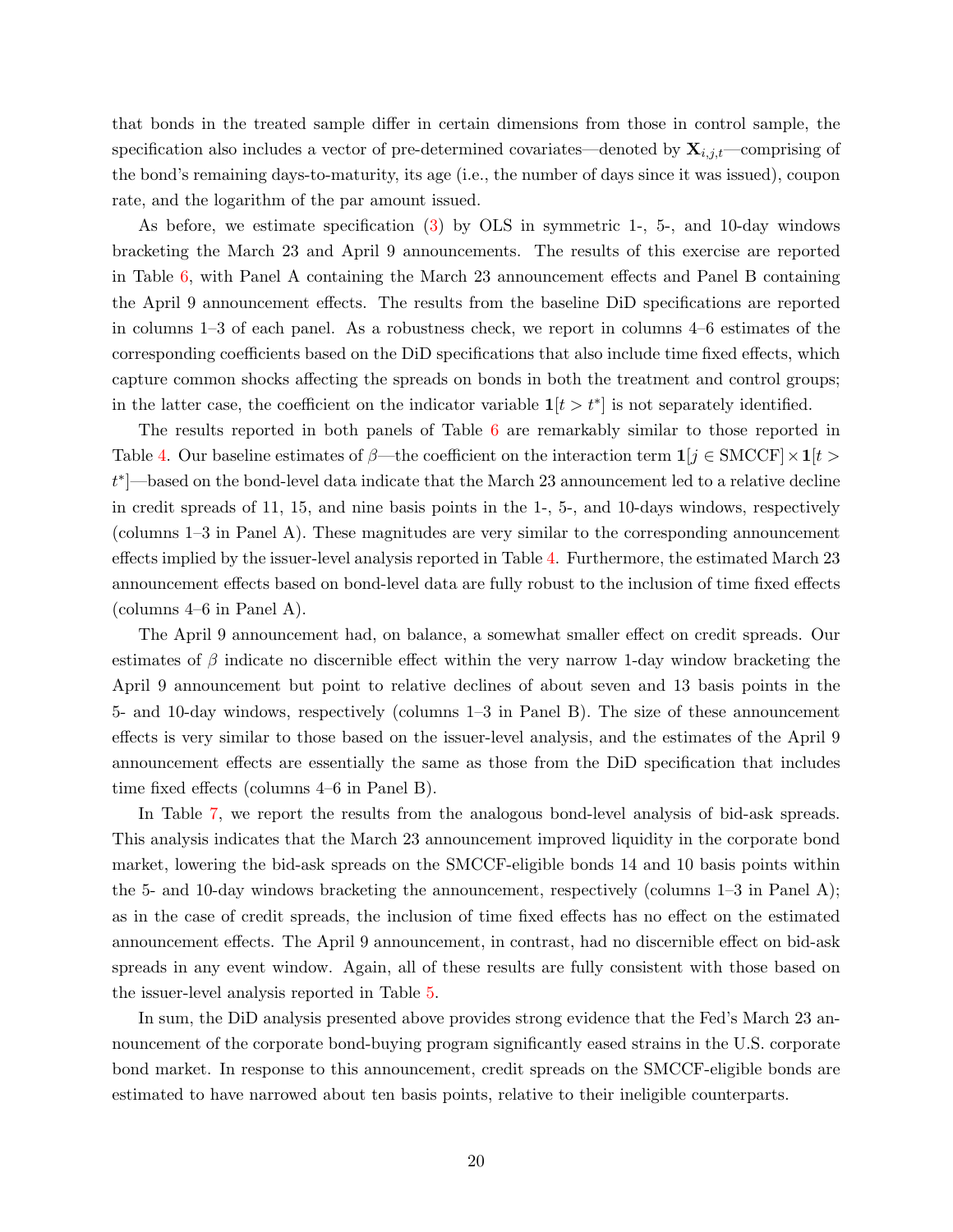|                                                             |             | Event Window |             |            | Event Window |                         |
|-------------------------------------------------------------|-------------|--------------|-------------|------------|--------------|-------------------------|
|                                                             | $1$ -day    | $5$ -day     | $10$ -day   | $1$ -day   | $5 - day$    | $10$ -day               |
| Explanatory Variable                                        | (1)         | (2)          | (3)         | (4)        | (5)          | (6)                     |
| A. $t^* = \text{March } 23$                                 |             |              |             |            |              |                         |
| $\mathbf{1}[j \in \text{SMCCF}] \times \mathbf{1}[t > t^*]$ | $-0.111**$  | $-0.148***$  | $-0.087***$ | $-0.110**$ | $-0.148***$  | $-0.086^{\ast\ast\ast}$ |
|                                                             | $[2.20]$    | $[5.42]$     | [4.26]      | [2.20]     | [5.42]       | [4.24]                  |
| $\mathbf{1}[j \in \text{SMCCF}]$                            | $0.125**$   | $0.085***$   | $0.059**$   | $0.127**$  | $0.092**$    | 0.041                   |
|                                                             | $[1.97]$    | $[2.25]$     | [2.17]      | $[1.99]$   | [2.48]       | $[1.59]$                |
| $1[t > t^*]$                                                | $-0.404***$ | $-0.247***$  | $-0.272***$ | $\bullet$  | $\bullet$    |                         |
|                                                             | [11.90]     | [11.47]      | [13.07]     |            |              |                         |
| $\mathbb{R}^2$                                              | 0.69        | 0.59         | 0.50        | 0.70       | 0.71         | 0.75                    |
| Observations                                                | 2,432       | 9,399        | 18,402      | 2,432      | 9,399        | 18,402                  |
| Time FE                                                     | $\mathbf N$ | ${\rm N}$    | $\mathbf N$ | Y          | $\mathbf Y$  | $\mathbf Y$             |
| B. $t^* =$ April 9                                          |             |              |             |            |              |                         |
| $\mathbf{1}[j \in \text{SMCCF}] \times \mathbf{1}[t > t^*]$ | 0.028       | $-0.073***$  | $-0.128***$ | 0.028      | $-0.073***$  | $-0.128***$             |
|                                                             | [0.97]      | [4.42]       | [8.63]      | [0.98]     | [4.43]       | $[8.63]$                |
| $\mathbf{1}[j \in \text{SMCCF}]$                            | $-0.067*$   | $-0.019$     | 0.003       | $-0.067*$  | $-0.018$     | 0.004                   |
|                                                             | $[1.93]$    | [0.76]       | [0.14]      | $[1.94]$   | [0.70]       | [0.19]                  |
| $1[t > t^*]$                                                | $-0.365***$ | $-0.571***$  | $-0.625***$ |            | $\bullet$    | $\bullet$               |
|                                                             | [22.01]     | [48.07]      | [50.26]     |            |              |                         |
| $\mathbb{R}^2$                                              | 0.91        | 0.89         | 0.87        | 0.92       | 0.90         | 0.89                    |
| Observations                                                | 2,728       | 10,219       | 19,634      | 2,728      | 10,219       | 19,634                  |
| Time FE                                                     | $\mathbf N$ | $\mathbf N$  | $\mathbf N$ | Y          | Y            | Y                       |

Table 6: The Impact of the SMCCF Announcements on Credit Spreads (Bond-Level Difference in Differences Analysis)

<span id="page-21-0"></span>NOTE: The dependent variable in all specifications is  $CS_{i,j,t}$ , the credit spread of bond j (issued by firm i) on business day t. (see the DiD specification [3](#page-19-2) and the text for details). The entries in the table denote the OLS estimates of coefficients on the specified explanatory variable:  $\mathbf{1}[j \in \text{SMCCF}] =$ 0/1-indicator variable that equals one if bond j was eligible for purchase by the SMCCF as of March 22 and zero otherwise; and  $\mathbf{1}[t > t^*] = 0/1$ -indicator variable that equals one if date t is greater than the specified announcement date  $t^*$  and zero otherwise. In Panel A,  $t^* =$  March 23, and in Panel B,  $t<sup>*</sup>$  = April 9. All specifications include issuer fixed effects and the bond's remaining maturity, age, coupon rate, and the logarithm of the par amount issued as controls (not reported). Absolute t-statistics based on issuer-clustered standard errors are reported in brackets: \*  $p < .10$ ; \*\*  $p < .05$ ; and \*\*\*  $p < .01$ .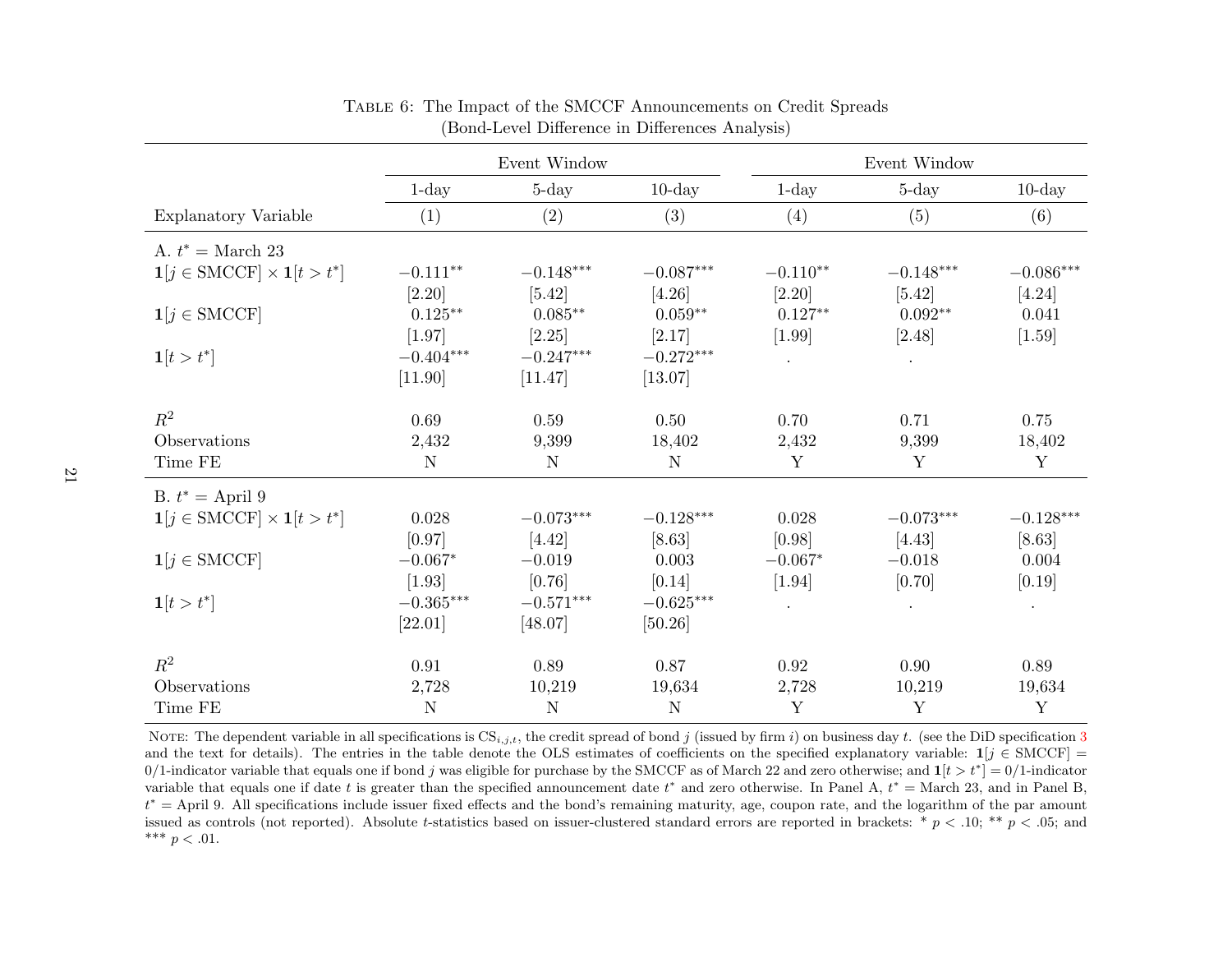|                                                             |             | Event Window |             |                      | Event Window |             |
|-------------------------------------------------------------|-------------|--------------|-------------|----------------------|--------------|-------------|
|                                                             | $1$ -day    | $5 - day$    | $10$ -day   | $1$ -day             | $5 - day$    | $10$ -day   |
| Explanatory Variable                                        | (1)         | (2)          | (3)         | (4)                  | (5)          | (6)         |
| A. $t^* = \text{March } 23$                                 |             |              |             |                      |              |             |
| $\mathbf{1}[j \in \text{SMCCF}] \times \mathbf{1}[t > t^*]$ | 0.004       | $-0.142**$   | $-0.105***$ | 0.003                | $-0.142**$   | $-0.105***$ |
|                                                             | [0.03]      | $[2.32]$     | [2.69]      | [0.03]               | $[2.32]$     | [2.68]      |
| $\mathbf{1}[j \in \text{SMCCF}]$                            | 0.001       | $-0.015$     | $-0.000$    | 0.002                | $-0.020$     | $-0.001$    |
|                                                             | [0.00]      | $[0.22]$     | [0.00]      | [0.01]               | [0.30]       | [0.02]      |
| $1[t > t^*]$                                                | $-0.342***$ | $-0.387***$  | $-0.221***$ | $\ddot{\phantom{a}}$ | $\bullet$    | $\bullet$   |
|                                                             | $[3.61]$    | $[7.47]$     | [6.18]      |                      |              |             |
| $\mathbb{R}^2$                                              | 0.33        | 0.24         | 0.20        | 0.34                 | 0.26         | 0.29        |
| Observations                                                | 1,192       | 4,364        | 8,712       | 1,192                | 4,364        | 8,712       |
| Time FE                                                     | $\mathbf N$ | ${\rm N}$    | $\mathbf N$ | $\mathbf Y$          | $\mathbf Y$  | $\mathbf Y$ |
| B. $t^* =$ April 9                                          |             |              |             |                      |              |             |
| $\mathbf{1}[j \in \text{SMCCF}] \times \mathbf{1}[t > t^*]$ | $-0.035$    | $-0.044$     | $-0.007$    | $-0.035$             | $-0.045$     | $-0.007$    |
|                                                             | [0.40]      | $[1.09]$     | [0.21]      | [0.40]               | [1.10]       | [0.23]      |
| $\mathbf{1}[j \in \text{SMCCF}]$                            | $-0.076$    | $-0.069$     | $-0.080**$  | $-0.075$             | $-0.062$     | $-0.067*$   |
|                                                             | [0.91]      | $[1.48]$     | [2.11]      | [0.90]               | [1.32]       | [1.78]      |
| $1[t > t^*]$                                                | $0.118*$    | $-0.131***$  | $-0.388***$ |                      | $\bullet$    | $\bullet$   |
|                                                             | [1.70]      | $[4.24]$     | [15.33]     |                      |              |             |
| $R^2$                                                       | 0.46        | 0.39         | 0.37        | 0.46                 | 0.40         | 0.40        |
| Observations                                                | 1,352       | 5,396        | 10,384      | 1,352                | 5,396        | 10,384      |
| Time FE                                                     | $\mathbf N$ | $\mathbf N$  | $\mathbf N$ | Y                    | $\mathbf Y$  | Y           |

Table 7: The Impact of the SMCCF Announcements on Bid-Ask Spreads (Bond-Level Difference in Differences Analysis)

<span id="page-22-0"></span>NOTE: The dependent variable in all specifications is BAS<sub>*i,j,t*</sub>, the bid-ask spread of bond j (issued by firm i) on business day t (see the DiD specification [3](#page-19-2)<br>and the test for details). The entries in the table denote and the text for details). The entries in the table denote the OLS estimates of coefficients on the specified explanatory variable:  $\mathbf{1}[j \in \text{SMCCF}] =$ 0/1-indicator variable that equals one if bond j was eligible for purchase by the SMCCF as of March 22 and zero otherwise; and  $\mathbf{1}[t > t^*] = 0/1$ -indicator variable that equals one if date t is greater than the specified announcement date  $t^*$  and zero otherwise. In Panel A,  $t^* =$  March 23, and in Panel B,  $t<sup>*</sup>$  = April 9. All specifications include issuer fixed effects and the bond's remaining maturity, age, coupon rate, and the logarithm of the par amount issued as controls (not reported). Absolute t-statistics based on issuer-clustered standard errors are reported in brackets: \*  $p < .10$ ; \*\*  $p < .05$ ; and \*\*\*  $p < .01$ .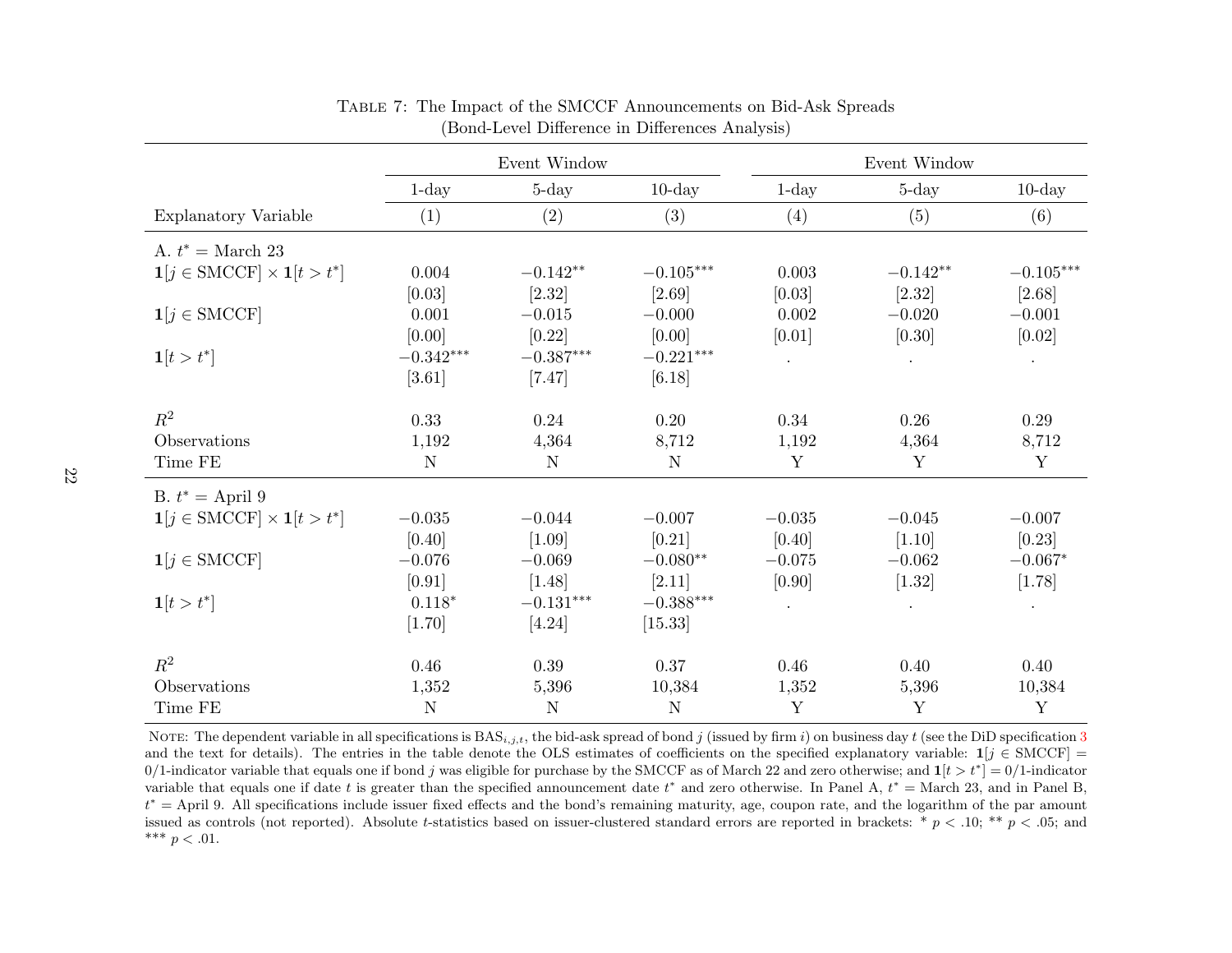In addition to lowering credit spreads, the announcement also improved liquidity by reducing relative bid-ask spreads between ten and 15 basis points, depending on the event window. The follow-up April 9 announcement had a more muted effect. Credit spreads on the SMCCF-eligible bonds are estimated to have narrowed by an additional seven to 13 basis points, depending on the event window, while bid-ask spreads on those bonds did not react to the announcement.

#### 5.3 Fallen Angels

The finding that the April 9 announcement had, on balance, less of an effect on the U.S. corporate bond market is not that surprising. Unlike the "whatever it takes" message implied by the March 23 announcement, the April 9 announcement primarily clarified a number of key aspects of the Fed's corporate bond-buying program. It did, however, modify an important aspect of the program by extending the facility to certain fallen angels, in effect signaling to the market the Fed's willingness to take on a potentially significant amount of credit on its balance sheet. In this section, we zero in on this aspect of the April 9 announcement and examine its impact on the fallen angels' credit and bid-ask spreads.

To do so, we modify the issuer-level DiD specification [\(2\)](#page-17-0) by an additional interaction level using the 0/1-indicator variable  $1[i]$  = Fallen Angel, which equals one if issuer i is an eligible fallen angel and zero otherwise.<sup>[10](#page-26-1)</sup> Specifically, we use our treatment and control groups to estimate

<span id="page-23-0"></span>
$$
\text{CS}_{i,t}^{treated} - \text{CS}_{i,t}^{control} = \beta \times \left( \mathbf{1}[i = \text{Fallen Angel}] \times \mathbf{1}[t > t^*] \right) + \gamma \times \mathbf{1}[t > t^*] + \eta_i + \epsilon_{i,t}.\tag{4}
$$

Because specification [\(4\)](#page-23-0) includes issuer fixed effects, the indicator variable  $\mathbf{1}[i]$  = Fallen Angel is not separately identified.

According to the entries in shown in Panel A of Table [8,](#page-24-0) the effects of the March 23 announcement on credit spreads of fallen angels are evident only in the 10-day window. This delayed effect is not surprising because not all the rating downgrades occurred in the immediate aftermath of the announcement. In the 10-day window, the estimate of  $\beta$ , the coefficient on the interaction term  $\mathbf{1}[i] = \text{Fallen Angel} \times \mathbf{1}[t] > t^*$ , is positive, economically large, and statistically significant. The point estimate of 3.425 implies that credit spreads on the SMCCF-eligible bonds issued by fallen angels increased about 340 basis points relative to their non-eligible counterparts in response to the announcement.

This large estimated differential increase in credit spreads reflects the confluence of two factors. First, the actual downgrade to junk status would, all else equal, lead to an increase in credit spreads in both the treatment and control groups. The much larger estimated increase in credit spreads on the fallen angels' treated bonds is likely due to investors' perception that the downgrade-induced

<sup>&</sup>lt;sup>10</sup>According to the SMCCF's term sheet, an eligible fallen angel is a U.S. company that had an investment-grade credit rating as of March 22 but was subsequently downgraded to junk. However, the fallen angel's credit rating still had to be at least BB-/Ba3 as of the date on which the SMCCF purchased their bonds. For the purpose of our analysis, the downgrade had to occur after March 23 but before April 9. There are 18 companies in our sample that meet this fallen angel criterion.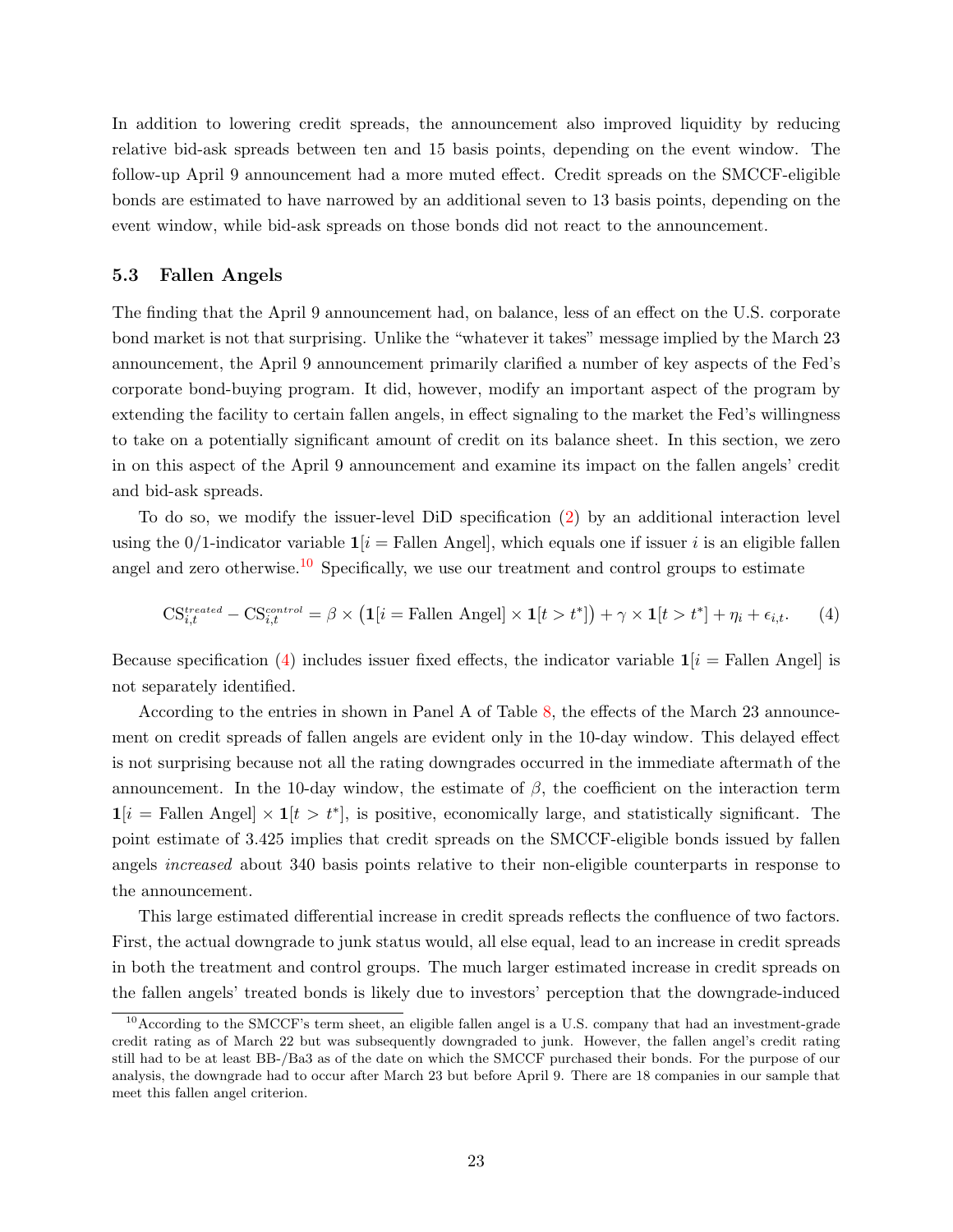|                                                                  |             | Event Window |             |
|------------------------------------------------------------------|-------------|--------------|-------------|
|                                                                  | $1$ -day    | $5$ -day     | $10$ -day   |
| <b>Explanatory Variable</b>                                      | (1)         | (2)          | (3)         |
| A. $t^* = \text{March } 23$                                      |             |              |             |
| $\mathbf{1}[i = \text{Fallen Angel}] \times \mathbf{1}[t > t^*]$ | 0.513       | 0.876        | $3.425**$   |
|                                                                  | [0.58]      | [0.87]       | $[2.30]$    |
| $1[t > t^*]$                                                     | $-0.137***$ | $-0.164***$  | $-0.109***$ |
|                                                                  | [2.69]      | [5.75]       | [5.22]      |
| $R^2$                                                            | 0.66        | 0.38         | 0.39        |
| Observations                                                     | 1,097       | 4,691        | 9,252       |
| B. $t^* =$ April 9                                               |             |              |             |
| $\mathbf{1}[i = \text{Fallen Angel}] \times \mathbf{1}[t > t^*]$ | $-0.275$    | $-1.233*$    | $-2.206**$  |
|                                                                  | [0.56]      | $[1.82]$     | $[2.20]$    |
| $1[t > t^*]$                                                     | 0.023       | $-0.064***$  | $-0.120***$ |
|                                                                  | [0.76]      | [4.02]       | $[8.52]$    |
| $\,R^2$                                                          | 0.67        | 0.50         | 0.51        |
| Observations                                                     | 1,258       | 5,106        | 9,889       |

<span id="page-24-0"></span>

| TABLE 8: The Impact of the SMCCF Announcements on Fallen Angels' Credit Spreads |  |  |                                                   |  |  |  |
|---------------------------------------------------------------------------------|--|--|---------------------------------------------------|--|--|--|
|                                                                                 |  |  | (Issuer-Level Difference in Differences Analysis) |  |  |  |

NOTE: The dependent variable in all specifications is  $CS_{i,t}^{treated} - CS_{i,t}^{control}$ , the difference between the credit spread on issuer i's bond in the treatment group  $(\text{CS}_{i,t}^{treated})$  and the credit spread on issuer i's bond in the control group  $(\text{CS}_{i,t}^{control})$  on business day t (see the DiD specification [4](#page-23-0) and the text for details). The entries in the table denote the OLS estimates of coefficients on the specified explanatory variable:  $\mathbf{1}[i]$  = Fallen Angel] = 0/1-indicator variable that equals one if issuer i is an eligible fallen angel and zero otherwise; and  $1[t > t^*]$  = 0/1-indicator variable that equals one if date t is greater than the specified announcement date  $t^*$  and zero otherwise. In Panel A,  $t^* =$  March 23, and in Panel B,  $t^* =$  April 9. All specifications include issuer fixed effects. Absolute t-statistics based on issuer-clustered standard errors are reported in brackets: \*  $p < .10$ ; \*\*  $p < .05$ ; and \*\*\*  $p < .01$ .

increase in default risk was heavily concentrated in the near term, leading to an inversion in the term structure of credit risk for these companies. Second, following the downgrade, the fallen angel's SMCCF-eligible bonds were no longer eligible for purchase by the facility. Losing eligibility for bonds in the treatment group could additionally drive up their credit spreads relative to their counterparts in the control group. Both factors—the rising near-term credit risk and the loss of eligibility status—may thus induce a differential effect between credit spreads in the treatment and control groups.

The estimated effects of the April 9 announcement reported in Panel B, by contrast, are as expected. In the 5-day window bracketing the announcement, credit spreads on the fallen angels' SMCCF-eligible bonds are estimated to have narrowed about 120 basis points relative to their ineligible counterparts, while in the 10-day window, the estimated announcement effect rises to 220 basis points. All told, the Fed's April 9 announcement is estimated to have reversed about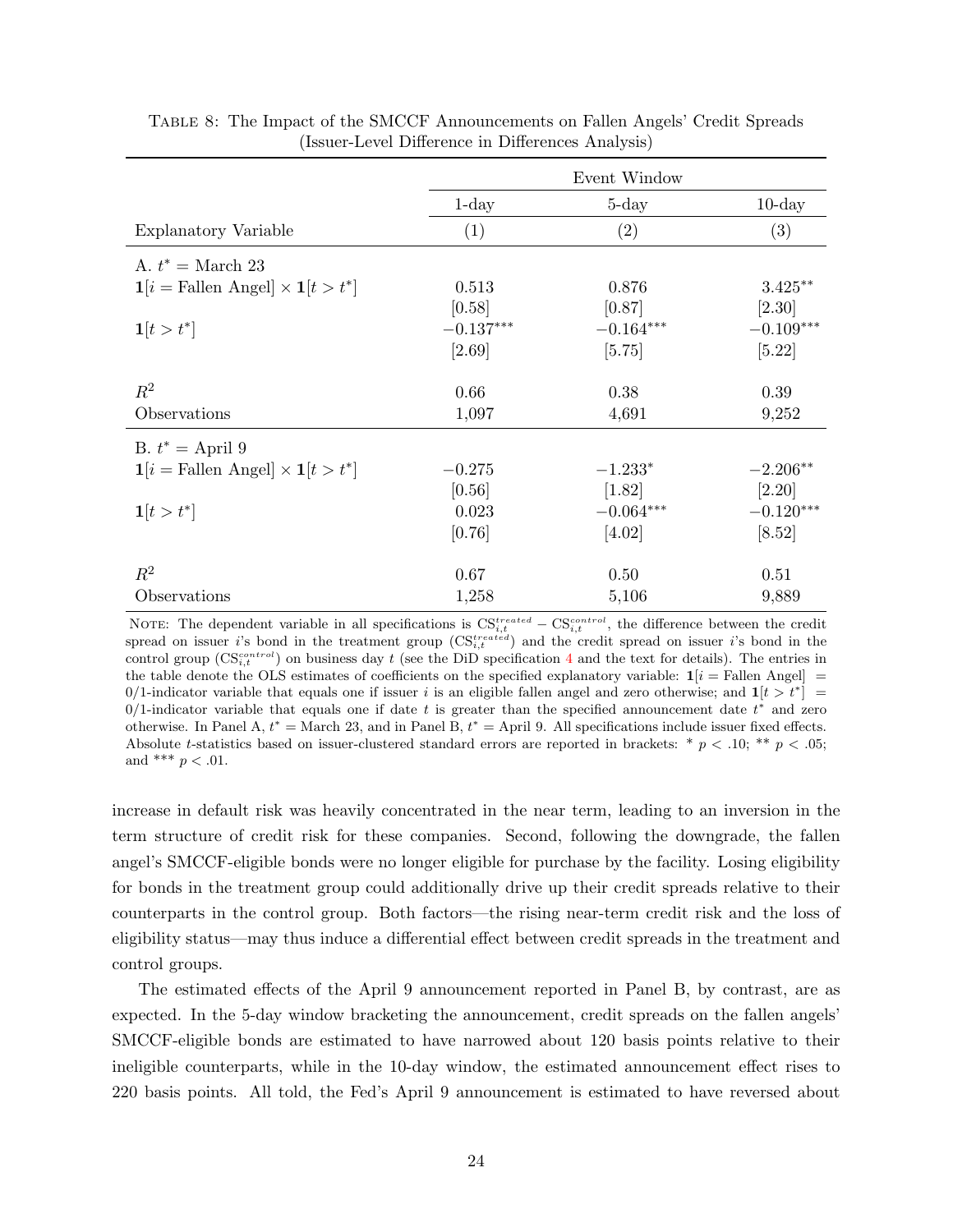|                                                                  |           | Event Window |                 |
|------------------------------------------------------------------|-----------|--------------|-----------------|
|                                                                  | $1$ -day  | $5$ -day     | $10$ -day       |
| Explanatory Variable                                             | (1)       | (2)          | (3)             |
| A. $t^* = \text{March } 23$                                      |           |              |                 |
| $\mathbf{1}[i = \text{Fallen Angel}] \times \mathbf{1}[t > t^*]$ | $5.224**$ | $-1.334$     | $1.941^{***}\,$ |
|                                                                  | $[2.09]$  | [1.18]       | [3.46]          |
| $1[t > t^*]$                                                     | $-0.062$  | $-0.149**$   | $-0.083**$      |
|                                                                  | [0.51]    | [2.36]       | [2.12]          |
| $R^2$                                                            | 0.50      | 0.20         | 0.15            |
| Observations                                                     | 497       | 2,109        | 4,296           |
| B. $t^* =$ April 9                                               |           |              |                 |
| $\mathbf{1}[i = \text{Fallen Angel}] \times \mathbf{1}[t > t^*]$ | $-3.571*$ | $-2.903***$  | $-1.765**$      |
|                                                                  | [1.75]    | [6.55]       | [2.13]          |
| $1[t > t^*]$                                                     | 0.060     | $-0.033$     | 0.006           |
|                                                                  | [0.64]    | [0.78]       | [0.17]          |
| $R^2$                                                            | 0.63      | 0.23         | 0.15            |
| Observations                                                     | 550       | 2,629        | 5,121           |

<span id="page-25-0"></span>Table 9: The Impact of the SMCCF Announcements on Fallen Angels' Bid-Ask Spreads (Issuer-Level Difference in Differences Analysis)

NOTE: The dependent variable in all specifications is  $BAS_{i,t}^{treated} - BAS_{i,t}^{control}$ , the difference between the bid-ask spread on issuer i's bond in the treatment group  $(BAS_{i,t}^{treated})$  and the credit spread on issuer i's bond in the control group ( $BAS_{i,t}^{control}$ ) on business day t (see the DiD specification [4](#page-23-0) and the text for details). The entries in the table denote the OLS estimates of coefficients on the specified explanatory variable:  $\mathbf{1}[i]$  = Fallen Angel] = 0/1-indicator variable that equals one if issuer i is an eligible fallen angel and zero otherwise; and  $1[t > t^*]$  = 0/1-indicator variable that equals one if date t is greater than the specified announcement date  $t^*$  and zero otherwise. In Panel A,  $t^* =$  March 23, and in Panel B,  $t^* =$  April 9. All specifications include issuer fixed effects. Absolute t-statistics based on issuer-clustered standard errors are reported in brackets: \*  $p < .10$ ; \*\*  $p < .05$ ; and \*\*\*  $p < .01$ .

two-thirds of the relative increase in credit spreads for fallen angels that occurred in the aftermath of the March 23 announcement.

Table [9](#page-25-0) contains the corresponding announcement effects for bid-ask spreads. Consistent with the credit spread results discussed above, the March 23 announcement is estimated to have boosted bid-ask spreads on the fallen angels' SMCCF-eligible bonds almost 200 basis points—relative to their ineligible counterparts—within the 10-day window bracketing the announcement. This significant deterioration in liquidity, however, was nearly fully reversed by the April 9 announcement, which is estimated to have lowered the fallen angels' SMCCF-eligible bonds about 175 basis points relative to their ineligible counterparts within the same-length window. Indeed, the Fed's April 9 announcement significantly improved liquidity of the SMCCF-eligible bonds issued by fallen angels, inducing declines ranging from 175 to almost 360 basis points depending on the event window.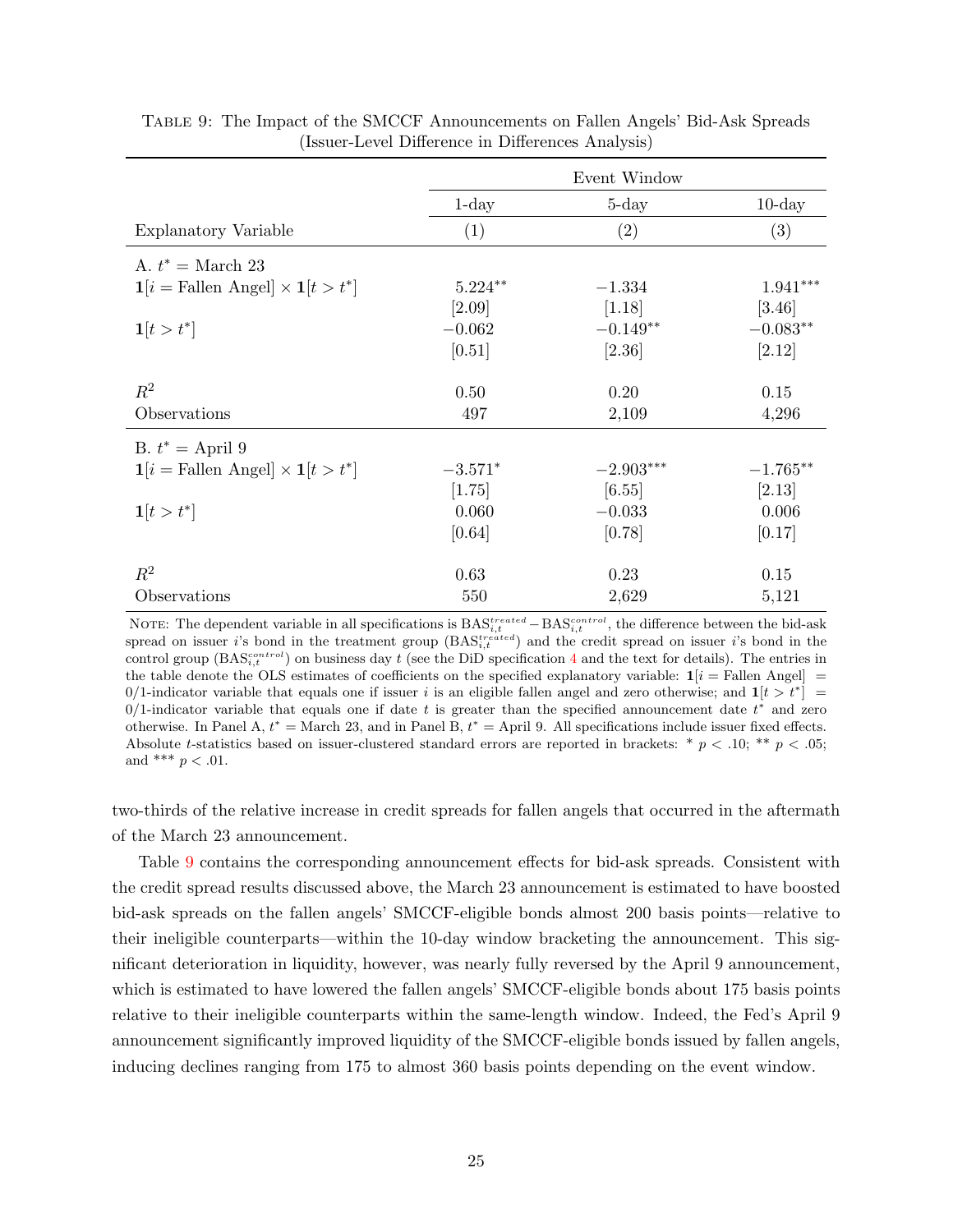<span id="page-26-2"></span>

Figure 5: The SMCCF's Purchases of Individual Corporate Bonds

<span id="page-26-1"></span>NOTE: The vertical blue bars show the total dollar amount (in millions) of individual corporate bonds purchased by the SMCCF between June 16 and July 31, 2020. The vertical line at June 26 indicates the last business day of purchases before the Fed released the detailed composition of its purchases on June 28. Source: Authors' calculations using TRACE date.

#### <span id="page-26-0"></span>6 The SMCCF's Purchase Effects

Our analysis thus far has focused on the impact of the two corporate bond-buying program announcements on credit and bid-ask spreads. As noted above, the Fed started to purchase individual corporate bonds on June 16, 2020. Figure [5](#page-26-2) shows the dollar amount of corporate bonds purchased by the facility between June 16 and the end of July of this year. In the latter half of June, the SMCCF purchased about 150 million dollars of corporate bonds during an average day. The average pace of purchases tapered off to about \$100 million per day during the first half of July and to only \$20 million by the end of July.

Table [10](#page-27-0) provides the selected summary statistics of corporate bonds purchased by the facility during this six-week period, based on the information available as of August 10. According to the entries in the table, the SMCCF purchased 1,351 individual corporate bonds, issued by 482 unique companies. A total of 919 unique bonds were purchased between June 16 and July 30, with the total par value of almost \$3.4 billion. The average time-to-maturity across all purchased bonds was about three years, and the average bond in the SMCCF's portfolio was issued nearly four years ago. In terms of their payout characteristics, a vast majority of purchased bonds had a fixed coupon schedule, and the average coupon rate across all purchased bonds was 3.4 percent.

We now examine whether these purchases had an effect on credit and bid-ask spreads in the corporate bond market. We estimate the actual purchase effects using the bond-level DiD framework (see specification [3\)](#page-19-1), where we modify the announcement date  $t^*$ . Specifically, in this exercise, t ∗ equals June 15, a day before the facility commenced with the actual purchases of individual corporate bonds, or June 28 when the Fed revealed the composition of its purchases to the broader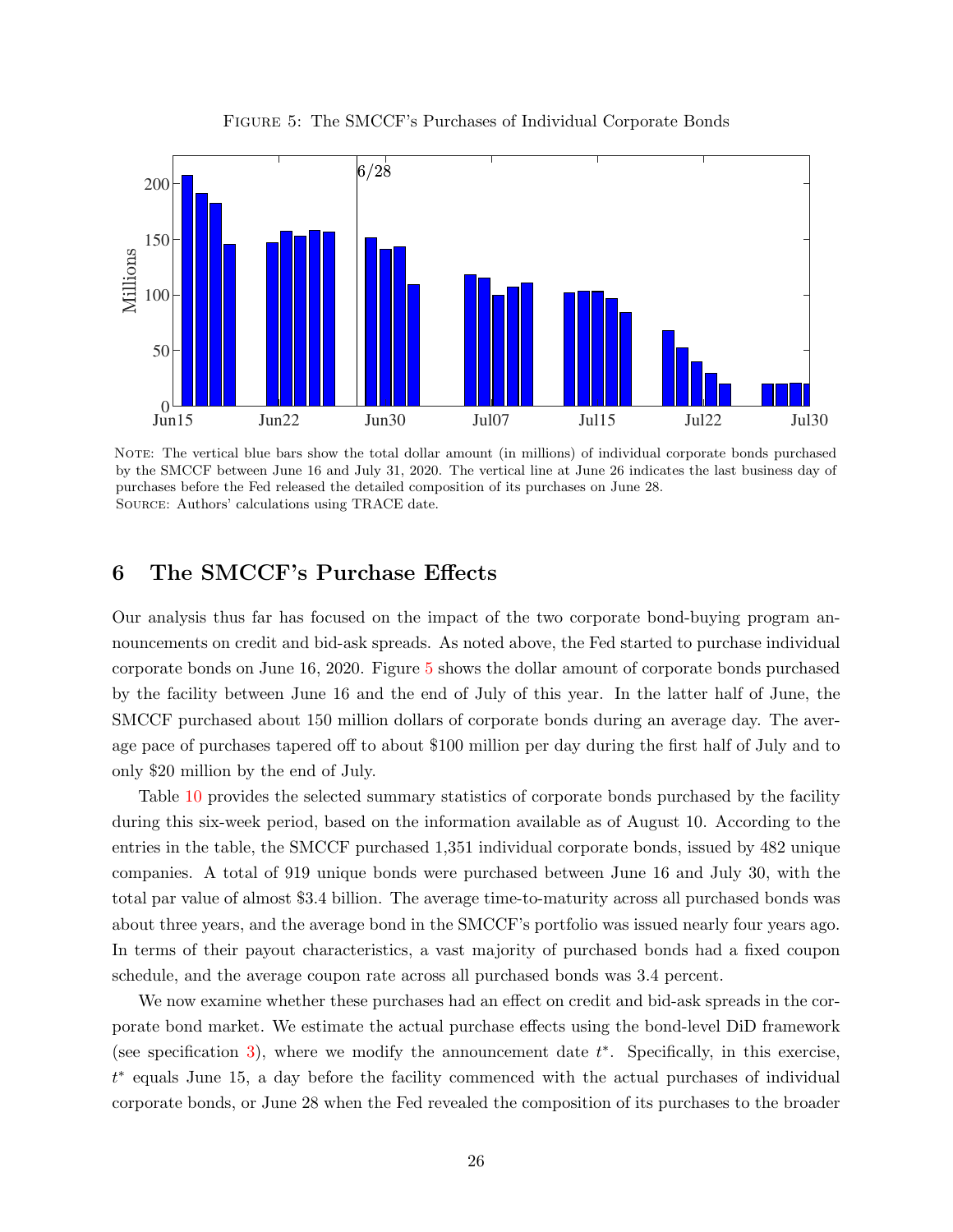<span id="page-27-0"></span>

| Variable                         | Value |
|----------------------------------|-------|
| No. of bonds purchased           | 1,351 |
| No. of unique issuers            | 482   |
| No. of unique bonds              | 919   |
| $-$ No. of fixed-coupon bonds    | 910   |
| - No. of floating-coupon bonds   | 9     |
| Average time-to-maturity (years) | 3.1   |
| Average age (years)              | 3.9   |
| Average coupon $(\%)$            | 3.4   |

Table 10: Characteristics of Corporate Bond Purchases

NOTE: This table reports the select characteristics of corporate bonds purchased by the SMCCF between June 16 and July 30, 2020.

Source: Authors' calculations using TRACE data and data from the Federal Reserve Bank of New York.

public. As before, we consider 1-, 5-, and 10-day symmetric windows bracketing the two dates. In this context, it is important to remember that although it was public knowledge that the facility will begin buying individual corporate bonds on June 16, the Fed revealed details of its purchases only on Monday June 28; in other words, from June 16 through June 26, the Fed conducted "stealth" purchases, in the sense that market participants were unaware which corporate bonds were being purchased by the facility.

Table [11](#page-28-0) contains the results of this exercise for credit spreads, while Table [12](#page-29-0) shows the corresponding results for the bid-ask spreads. In both tables, Panel A reports the estimated purchase effects induced by the actual purchases that started on June 16, while Panel B reports the effects following the release of the detailed information on purchases-to-date to the broader public on June 28.

As shown in Panel A of Table [11,](#page-28-0) the Fed's "stealth" purchases of corporate bonds had no material effect on credit spreads of the bonds purchased. The estimates of the coefficient  $\beta$  on the interaction term  $\mathbf{1}[j \in \text{SMCCF}] \times \mathbf{1}[t > \text{June 15}]$ , while positive, are economically trivial (between one and two basis points) and barely significant at conventional levels. The corresponding estimates of  $\beta$  in Panel B, while at least negative, are also negligible in economic terms and significant at the 5 percent level only in the 10-day window. The results using bid-ask spreads detailed in Table [11](#page-28-0) paint the same picture—the Fed's actual purchases of corporate bonds or its announcement of what it had purchased had no effect on the bid-ask spreads in the corporate bond market. Overall, these results would suggest that virtually the entire impact of the Fed's corporate bond-buying program on credit and bid-ask spreads can be attributed to the March 23 and April 9 announcements, rather than to the actual purchases of corporate bonds.

While certainly not implausible, this interpretation relies on evidence from event windows of 1-, 5-, and 10-days bracketing June 15 and June 28. It is entirely possible that the Fed's purchases did have an effect on prices of the SMCCF-eligible bonds, but the effect was very transient. To test this hypothesis, we utilize the *intra-day* transactions data in our TRACE data set to identify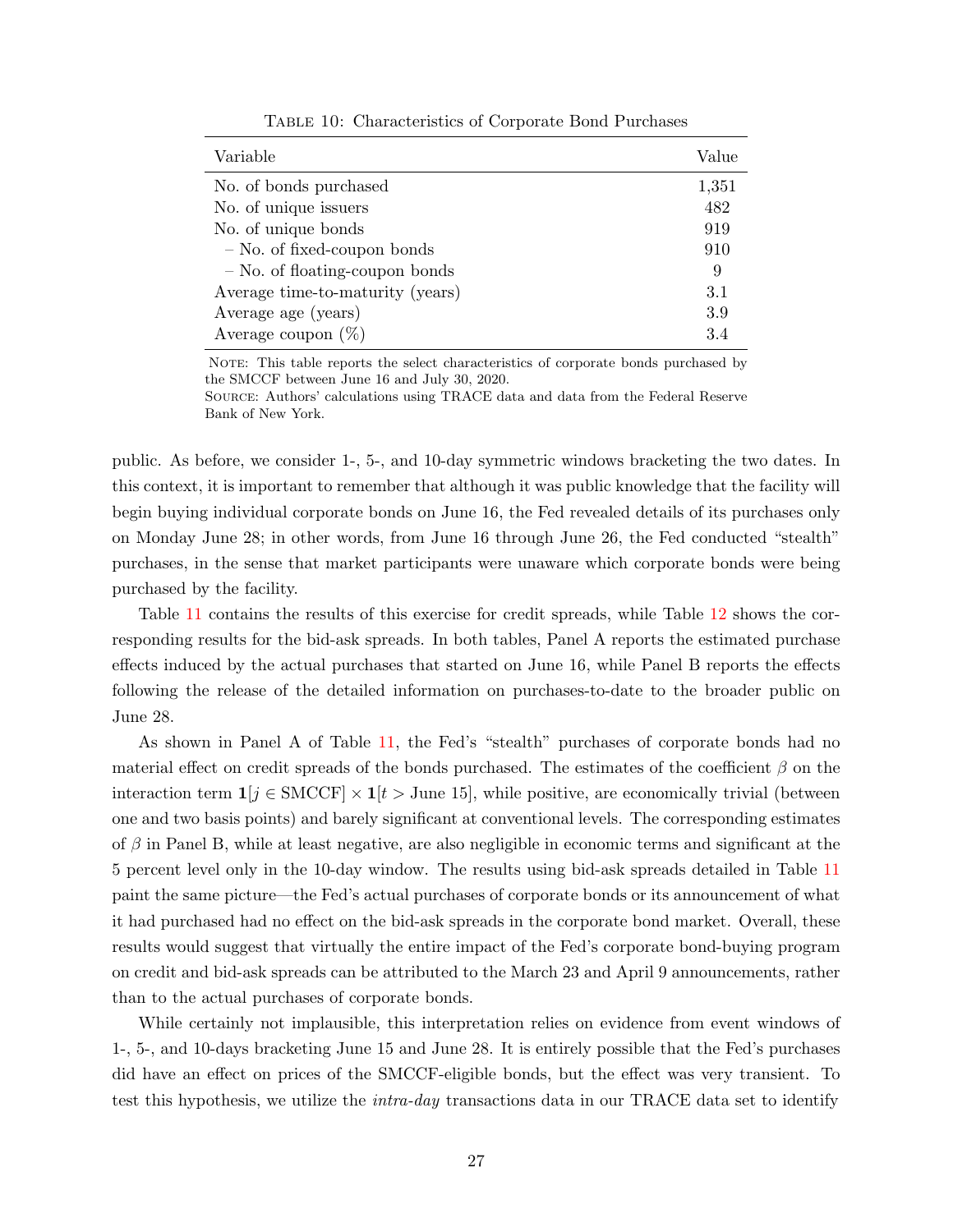|                                                             |             | Event Window |             |             | Event Window |            |
|-------------------------------------------------------------|-------------|--------------|-------------|-------------|--------------|------------|
|                                                             | $1$ -day    | $5 - day$    | $10$ -day   | $1$ -day    | $5$ -day     | $10$ -day  |
| Explanatory Variable                                        | (1)         | (2)          | (3)         | (4)         | (5)          | (6)        |
| A. $t^* =$ June 15                                          |             |              |             |             |              |            |
| $\mathbf{1}[j \in \text{SMCCF}] \times \mathbf{1}[t > t^*]$ | 0.015       | $0.019*$     | $0.015*$    | 0.015       | $0.019*$     | $0.015*$   |
|                                                             | [0.81]      | $[1.96]$     | $[1.82]$    | [0.81]      | $[1.96]$     | $[1.82]$   |
| $\mathbf{1}[j \in \text{SMCCF}]$                            | 0.003       | $-0.020$     | $-0.021$    | 0.003       | $-0.020$     | $-0.021$   |
|                                                             | [0.11]      | $[1.09]$     | $[1.27]$    | [0.13]      | [1.07]       | $[1.32]$   |
| $1[t > t^*]$                                                | $-1.161***$ | $-0.119***$  | $-0.125***$ | $\bullet$   | $\bullet$ .  |            |
|                                                             | [15.07]     | [17.35]      | [16.71]     |             |              |            |
| $R^2$                                                       | 0.95        | 0.94         | 0.93        | 0.95        | 0.94         | 0.94       |
| Observations                                                | 2,668       | 9,980        | 19,164      | 2,668       | 9,980        | 19,164     |
| Time FE                                                     | $\mathbf N$ | ${\rm N}$    | $\mathbf N$ | Y           | Y            | Y          |
| A. $t^* =$ June 28                                          |             |              |             |             |              |            |
| $\mathbf{1}[j \in \text{SMCCF}] \times \mathbf{1}[t > t^*]$ | $-0.016$    | $-0.003$     | $-0.017**$  | $-0.016$    | $-0.003$     | $-0.017**$ |
|                                                             | [0.74]      | [0.31]       | [2.18]      | [0.74]      | [0.30]       | [2.18]     |
| $1[j \in \text{SMCCF}]$                                     | $-0.057*$   | $-0.025$     | $-0.012$    | $-0.057*$   | $-0.025$     | $-0.013$   |
|                                                             | [1.70]      | $[1.33]$     | [0.68]      | $[1.70]$    | $[1.36]$     | [0.70]     |
| $1[t > t^*]$                                                | $-0.010$    | $-0.034***$  | $-0.041***$ | $\bullet$   | $\bullet$    | $\bullet$  |
|                                                             | [0.77]      | $[5.64]$     | [6.72]      |             |              |            |
| $R^2$                                                       | 0.95        | 0.94         | 0.94        | 0.95        | 0.94         | 0.94       |
| Observations                                                | 1,744       | 8,986        | 17,878      | 1,744       | 8,986        | 17,878     |
| Time FE                                                     | $\mathbf N$ | ${\rm N}$    | $\mathbf N$ | $\mathbf Y$ | Y            | Y          |

Table 11: The Impact of the SMCCF's Actual Purchases on Credit Spreads (Bond-Level Difference in Differences Analysis)

<span id="page-28-0"></span>NOTE: The dependent variable in all specifications is  $CS_{i,j,t}$ , the credit spread of bond j (issued by firm i) on business day t (see the DiD specification [3](#page-19-2) and the text for details). The entries in the table denote the OLS estimates of coefficients on the specified explanatory variable:  $\mathbf{1}[j \in \text{SMCCF}] =$ 0/1-indicator variable that equals one if bond j was eligible for purchase by the SMCCF as of March 22 and zero otherwise; and  $\mathbf{1}[t > t^*] = 0/1$ -indicator variable that equals one if date t is greater than the specified date  $t^*$  and zero otherwise. In Panel A,  $t^* =$  June 16, and in Panel B,  $t^* =$  June 28. All specifications include issuer fixed effects and the bond's remaining maturity, age, coupon rate, and the logarithm of the par amount issued as controls (not reported). Absolute t-statistics based on issuer-clustered standard errors are reported in brackets:  $* p < .10; ** p < .05$ ; and  $*** p < .01$ .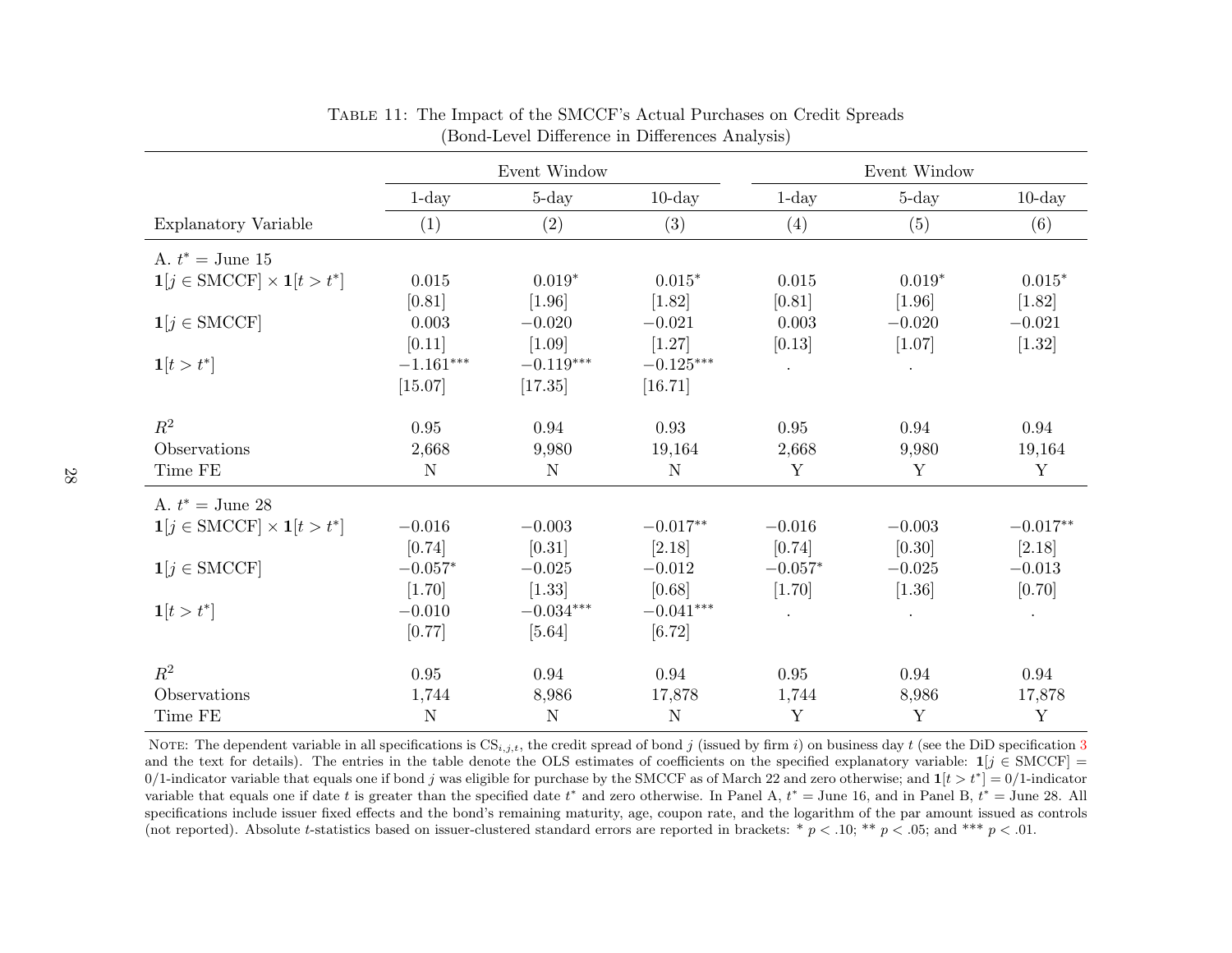|                                                             | Event Window |             |             | Event Window |           |           |
|-------------------------------------------------------------|--------------|-------------|-------------|--------------|-----------|-----------|
|                                                             | $1$ -day     | $5 - day$   | $10$ -day   | $1$ -day     | $5$ -day  | $10$ -day |
| Explanatory Variable                                        | (1)          | (2)         | (3)         | (4)          | (5)       | (6)       |
| A. $t^* =$ June 15                                          |              |             |             |              |           |           |
| $\mathbf{1}[j \in \text{SMCCF}] \times \mathbf{1}[t > t^*]$ | 0.011        | $-0.028$    | $-0.022$    | 0.011        | $-0.028$  | $-0.022$  |
|                                                             | [0.20]       | [1.06]      | [1.13]      | [0.20]       | $[1.06]$  | $[1.13]$  |
| $\mathbf{1}[j \in \text{SMCCF}]$                            | 0.031        | $-0.012$    | $-0.014$    | 0.031        | $-0.012$  | $-0.014$  |
|                                                             | [0.55]       | [0.41]      | $[0.57]$    | [0.55]       | [0.41]    | [0.56]    |
| $1[t > t^*]$                                                | $-0.021$     | $-0.015$    | $-0.017$    | $\bullet$    | $\bullet$ | $\bullet$ |
|                                                             | [0.50]       | [0.77]      | $[1.02]$    |              |           |           |
|                                                             |              |             |             |              |           |           |
| $\mathbb{R}^2$                                              | 0.53         | 0.46        | 0.42        | 0.53         | 0.46      | 0.42      |
| Observations                                                | 1,334        | 5,016       | 9,662       | 1,334        | 5,016     | 9,662     |
| Time FE                                                     | $\mathbf N$  | ${\rm N}$   | ${\rm N}$   | Y            | Y         | Y         |
| A. $t^* =$ June 28                                          |              |             |             |              |           |           |
| $\mathbf{1}[j \in \text{SMCCF}] \times \mathbf{1}[t > t^*]$ | $-0.089$     | $-0.012$    | 0.008       | $-0.089$     | $-0.012$  | 0.008     |
|                                                             | $[1.31]$     | [0.41]      | $[0.37]$    | $[1.31]$     | [0.41]    | [0.37]    |
| $\mathbf{1}[j \in \text{SMCCF}]$                            | 0.042        | $-0.041$    | $-0.032$    | 0.042        | $-0.041$  | $-0.032$  |
|                                                             | [0.59]       | $[1.20]$    | [1.18]      | [0.59]       | $[1.19]$  | $[1.20]$  |
| $1[t > t^*]$                                                | 0.054        | $-0.023$    | $-0.048$    | $\bullet$    | $\bullet$ | $\bullet$ |
|                                                             | [0.97]       | [0.99]      | [2.86]      |              |           |           |
| $\mathbb{R}^2$                                              | 0.54         | 0.47        | 0.44        | 0.54         | 0.47      | 0.44      |
| Observations                                                | 864          | 4,456       | 8,870       | 864          | 4,456     | 8,870     |
| Time FE                                                     | $\mathbf N$  | $\mathbf N$ | $\mathbf N$ | Y            | Y         | Y         |

Table 12: The Impact of the SMCCF's Actual Purchases on Bid-Ask Spreads (Bond-Level Difference in Differences Analysis)

<span id="page-29-0"></span>NOTE: The dependent variable in all specifications is BAS<sub>*i,j,t*</sub>, the bid-ask spread of bond j (issued by firm i) on business day t (see the DiD specification [3](#page-19-2)<br>and the test for details). The entries in the table denote and the text for details). The entries in the table denote the OLS estimates of coefficients on the specified explanatory variable:  $\mathbf{1}[j \in \text{SMCCF}] =$ 0/1-indicator variable that equals one if bond j was eligible for purchase by the SMCCF as of March 22 and zero otherwise; and  $\mathbf{1}[t > t^*] = 0/1$ -indicator variable that equals one if date t is greater than the specified date  $t^*$  and zero otherwise. In Panel A,  $t^* =$  June 16, and in Panel B,  $t^* =$  June 28. All specifications include issuer fixed effects and the bond's remaining maturity, age, coupon rate, and the logarithm of the par amount issued as controls (not reported). Absolute t-statistics based on issuer-clustered standard errors are reported in brackets:  $* p < .10; ** p < .05$ ; and  $*** p < .01$ .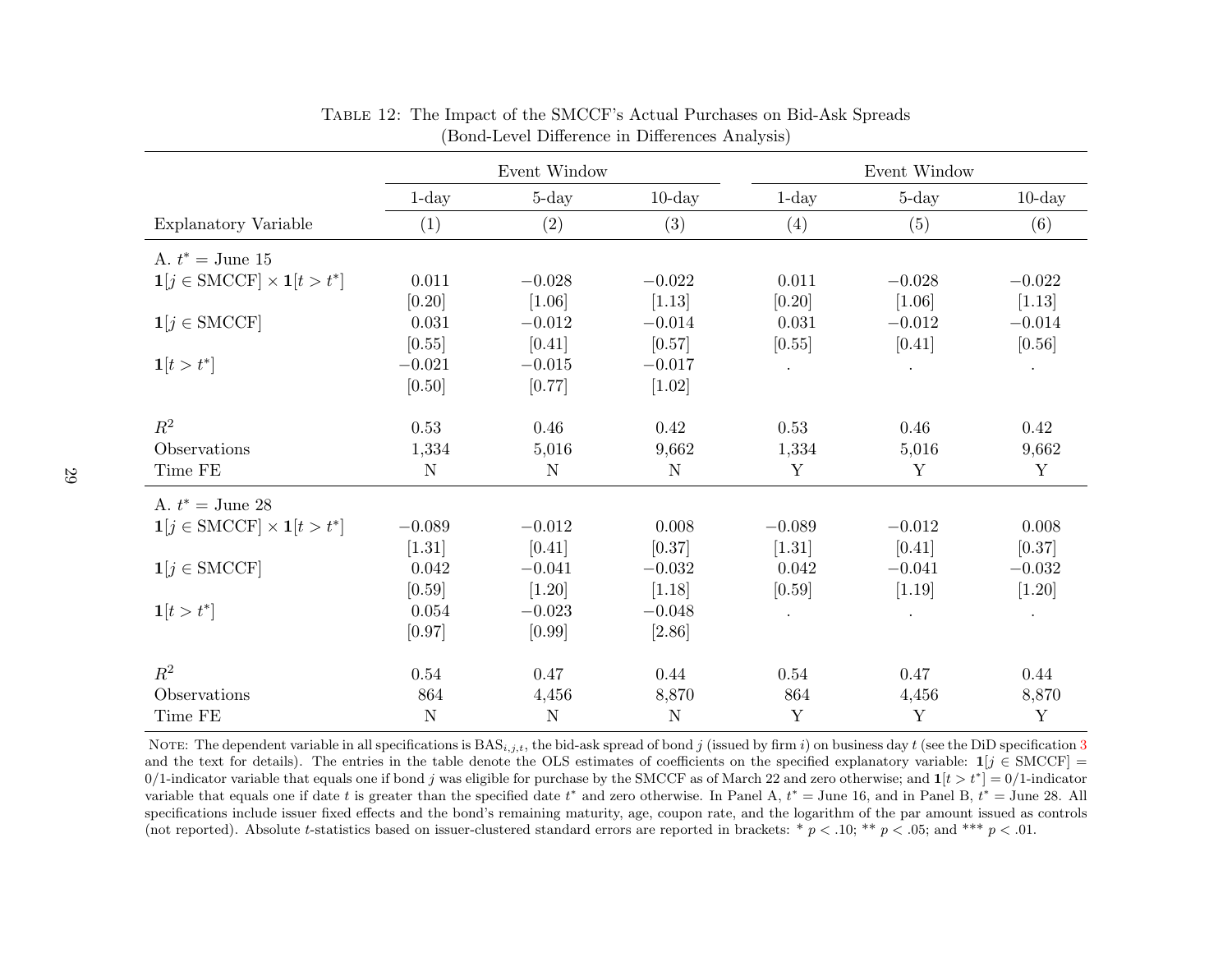<span id="page-30-1"></span>

Figure 6: Credit and Bid-Ask Spreads Around the SMCCF's Actual Purchases

NOTE: The blue line in the left panel shows the daily average credit spreads of bonds in the treatment group (i.e., the SMCCF-eligible sample), while the red line shows the average credit spreads in the control group (i.e., the issuer-matched sample of ineligible bonds). The right panel shows the daily average bid-ask spreads for the same two samples. See the text for details regarding the construction of the treatment and control groups. Vertical lines: (1) March 23, 2020: the Fed announces the establishment of the Primary Market Corporate Credit Facility (PMCCF) and the Secondary Market Corporate Credit Facility (SMCCF); and (2) April 9, 2020: the Fed expands the PMCCF and SMCCF to include corporate debt that was rated investment grade as of March 22 but was subsequently downgraded.

Source: Authors' calculations using TRACE date.

the Fed's purchases of individual bonds. By matching the bond's CUSIP, purchase date and time, transaction price and quantity in dealer-to-customer transactions, we are able to uniquely identify almost all of the Fed's purchases.<sup>[11](#page-30-0)</sup> Using the exact time of each purchase, we perform a simple intra-day event study, whose major advantage is that we are able to identify much more short-lived purchase effects.

The blue line in the left panel of Figure [6](#page-30-1) shows the average spread on bonds actually purchased by the SMCCF within the event window that spans 20 hours before and 20 hours after the purchase time, which is normalized to be equal to zero. According to this figure, the credit spread on an average purchased bond declined about five basis points upon the actual purchase. Over the subsequent six hours, the spread edged up about two basis points before stabilizing over the remainder of the event window for a net decline of about three basis points. The red line shows the corresponding average spread in the control group—that is, bonds issued by the same set of issuers but whose remaining maturity is greater than five years.<sup>[12](#page-30-2)</sup> Interestingly, the actual purchases ap-

<span id="page-30-0"></span><sup>&</sup>lt;sup>11</sup>Specifically, we uniquely identify all of the facility's 1,351 purchases, except for a single purchase on June 29; this transaction involved the bond with CUSIP 126650CT5, issued by the CVS Health Corporation, which had two matches at slightly different times: 11:33:39 a.m. and 11:59:12 a.m. We drop this transaction from our analysis.

<span id="page-30-2"></span> $12$ As before, we construct the control group by pairing each bond purchased by the SMCCF—the treatment group with a bond issued by the same issuer but whose time-to-maturity is greater than five years. There are 482 unique issuers in our treatment group. If an issuer has multiple bonds purchased by the SMCCF, we choose the bond with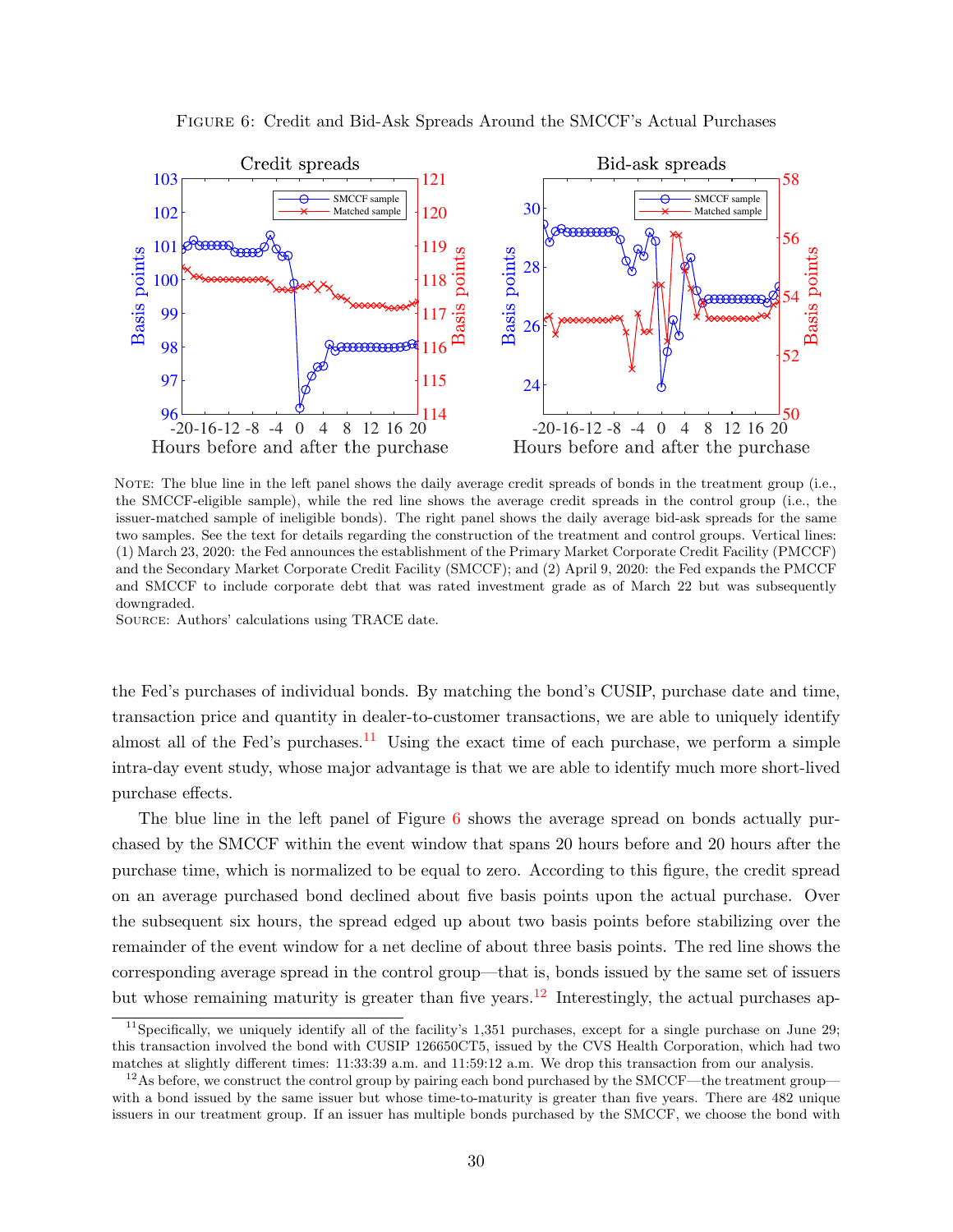pear to have also had a delayed effects on the credit spreads of ineligible bonds, though this effect is very small, a mere basis point or so.

The right panel of Figure [6](#page-30-1) shows the same event study for bid-ask spreads. Though considerably more noisy, the average bid-ask spread on bonds actually purchased by the SMCCF, the blue line, is estimated to have declined about five basis points upon purchase before bouncing back over the subsequent several hours. The average bid-ask spread on bonds in our control group, by contrast, shows no discernible pattern around the purchase time.

## <span id="page-31-2"></span>7 Conclusion

In this paper, we identify the effects of the SMCCF on the U.S. corporate bond market using a variety of identification strategies. We find that the Fed's March 23 and April 9 announcements both had economically large and statistically significant effects on credit spreads, in combination narrowing spreads by 20 basis points on eligible bonds relative to their ineligible counterparts within the same set of issuers across the two announcement periods. The March 23 announcement also significantly improved market liquidity by lowering bid-ask spreads. The April 9 announcement, by narrowing both credit and bid-ask spreads, had an especially pronounced effect on the SMCCFeligible bonds issued by the qualified fallen angels.

The actual bond purchases conducted by the Fed from mid-June through the end of July are estimated to have narrowed credit spreads by an additional five basis points and bid-ask spreads by two basis points. These findings are intuitive in the sense that the announcements were interpreted by market participants as a credible signal of the Fed's willingness to take a material amount of credit risk on its balance sheet to support the corporate credit markets. Overall, we find strong evidence for both announcement and purchase effects of the SMCCF, and our quantitative assessment of those effects indicates that the facility made it substantially easier for companies to borrow in the corporate bond market.

## References

- <span id="page-31-0"></span>Bank for International Settlements (2020): "Annual Economic Report," Chapter II: A Monetary Lifeline: Central Banks' Crisis Response. Available at [https://www.bis.org/publ/](https://www.bis.org/publ/arpdf/ar2020e2.htm) [arpdf/ar2020e2.htm](https://www.bis.org/publ/arpdf/ar2020e2.htm).
- <span id="page-31-3"></span>CARD, D., A. MAS, AND J. ROTHSTEIN (2008): "Tipping and the Dynamics of Segregation," Quarterly Journal of Economics, 123, 177–218.
- <span id="page-31-1"></span>D'AMICO, S., V. KURAKULA, AND S. LEE (2020): "Impacts of the Fed Corporate Credit Facilities through the Lenses of ETFs and CDX," Federal Reserve Bank of Chicago Working Paper No. 2020-14.

remaining maturity as close to five years as possible. Similarly, if there are multiple bonds that can be paired up with a given bond purchased by the SMCCF, we choose only the bond with time-to-maturity as close to 5 years as possible.